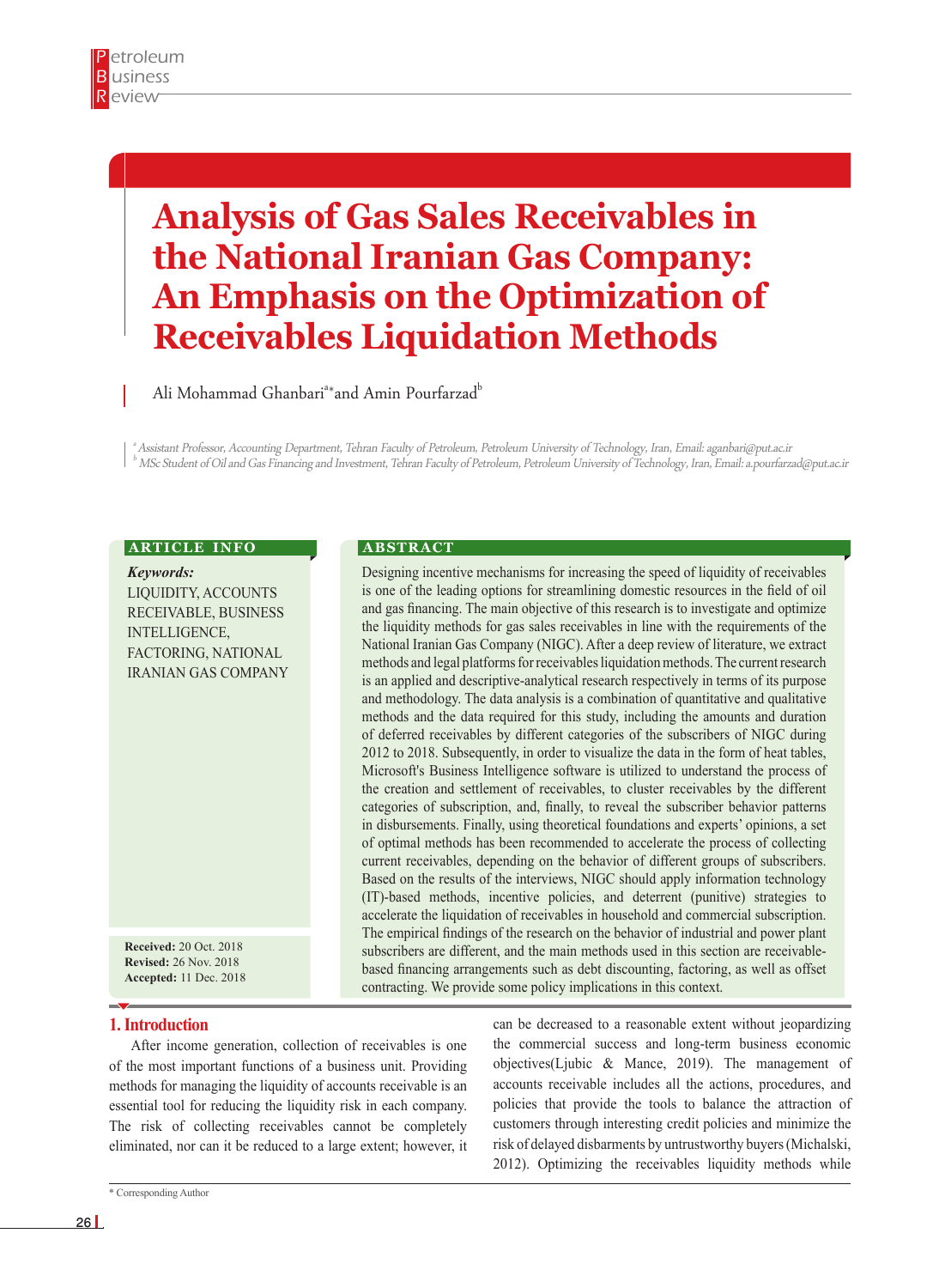mitigating corporate credit risk, helps corporate executives make money by investing in appropriate growth opportunities and value-adding projects, and it is also a fundamental method of financing (asset-backed financing).

Financing is the most important problem which NIGC faces. Considering the significant contribution of NIGC from the sale of natural gas to the economy of the country, it is necessary to determine the mechanisms for facilitating and accelerating the financing of projects in this area. The intensification of economic sanctions in recent years has doubled the importance of using internal and domestic financial resources. In this context, a set of financing methods for the collection of receivables is one of the options for the management of NIGC to stream the domestic resources in the field of financing. The collection of receivables can provide a significant amount of funds for NIGC. This issue in the field of the current receivables may be solved through the design of incentive mechanisms to increase the speed of liquidity and, consequently, raise the cash flow. In the area of dishonored (long-term) receivables, this threat should be turned into an opportunity to use assetbacked financing methods; both of these categories require analyzing the position of receivables. Therefore, the analysis of the status of receivables, the examination and localization of the appropriate methods for the requirements of NIGC in order to liquidate the claims, and studying the feasibility of implementation according to their legal nature will be the main objectives of this study. Considering the importance of the role of NIGC and corresponding subsidiaries in the development and prosperity of Iranian gas reserves, the present study can provide useful and effective methods for the liquidity of receivables; identify liquidity deviations, sediments, and gaps; and address one of the most important challenges NIGC faces, namely the lack of financial resources for capital expenditures and day-today operations.

Nowadays, after several years of operation, the figures regarding NIGC receivables from subscribers indicate that, over the past few years, part of the company's claims (due to the lack of timely payment by subscribers) have interrupted and caused many operating and capital allocation problems in the field. There are several methods available for finance, each of which is used in a specific circumstance. Therefore, it is necessary to identify the methods used to manage the collection of receivables for liquidity and financing. Then, among the considered solutions, those which are appropriate for the business environment and the requirements of NIGC are supposed to be used. The main objectives of this research are as follows:

• Analyzing the status of natural gas sales receivables in NIGC;

• Investigating the subscribers' gas consumption and payment patterns;

• Determining incentive (punitive) mechanisms and financing

strategies for the collection of receivables in accordance with the requirements of NIGC.

Achieving these objectives involves calculating the lost profits resulting from the increase in volume and the period of the uncollected claims as a result of applying the current receipt methods, which study the legal obstacles and bottlenecks to increasing the speed of cash collection through the receivables. Liquidation of receivables from household, industrial, commercial, and power plant subscribers is a prerequisite for the implementation of gas projects in cities and villages and even for the payment of the current monthly operation by provincial gas companies, and it has been emphasized many times at the annual meeting of NIGC by the managers. It also accounts for the most important indicator of the increase or decrease in the approved budget headings in the current, developmental, educational, and research levels of provincial gas companies. As the receivables of the distribution gas companies are increasing in terms of the period of collection and cumulative amounts, it will become a crisis for NIGC in the not too distant future. Failure to follow up and collect delayed receivables could cause NIGC operation and its affiliated companies to encounter financial distress, thereby disrupting gas supplied by the distribution gas companies. This paper is organized as follows. The second and third parts are devoted to the review of literature and methodology respectively. The fourth section of the paper discusses the empirical findings on receivables analysis. Finally, conclusions and policy implications are presented in the fifth section.

#### **2. Literature Review and Theoretical Foundations**

The lack of liquidity (collection) of claims arising from the provision of goods and services is not limited to NIGC, and other companies active in providing utility services (such as electricity, water, and telephone) also suffer from such a problem. In this regard, to accelerate the liquidity of deferred claims, the Telecommunication Company of Iran put an incentive-punitive program on the agenda in 2017. In this program, subscribers which paid their most recent bills by the end of December 2017 could receive gifts from one week to one month free of charge within the network. One of the punitive policies of this plan is the denial of subscribers' rights and the legal prosecution of receivables. Among other main deterrent methods used by Telecommunication Company, we can refer to the sending of formal notifications via short message service (SMS). In this way, the company informs customers by sending an email in a friendly tune so that they pay their debts. One of the other ways Telecommunication company is currently applying to the process of collecting subscribers' down payments is the outsourcing of the process of collecting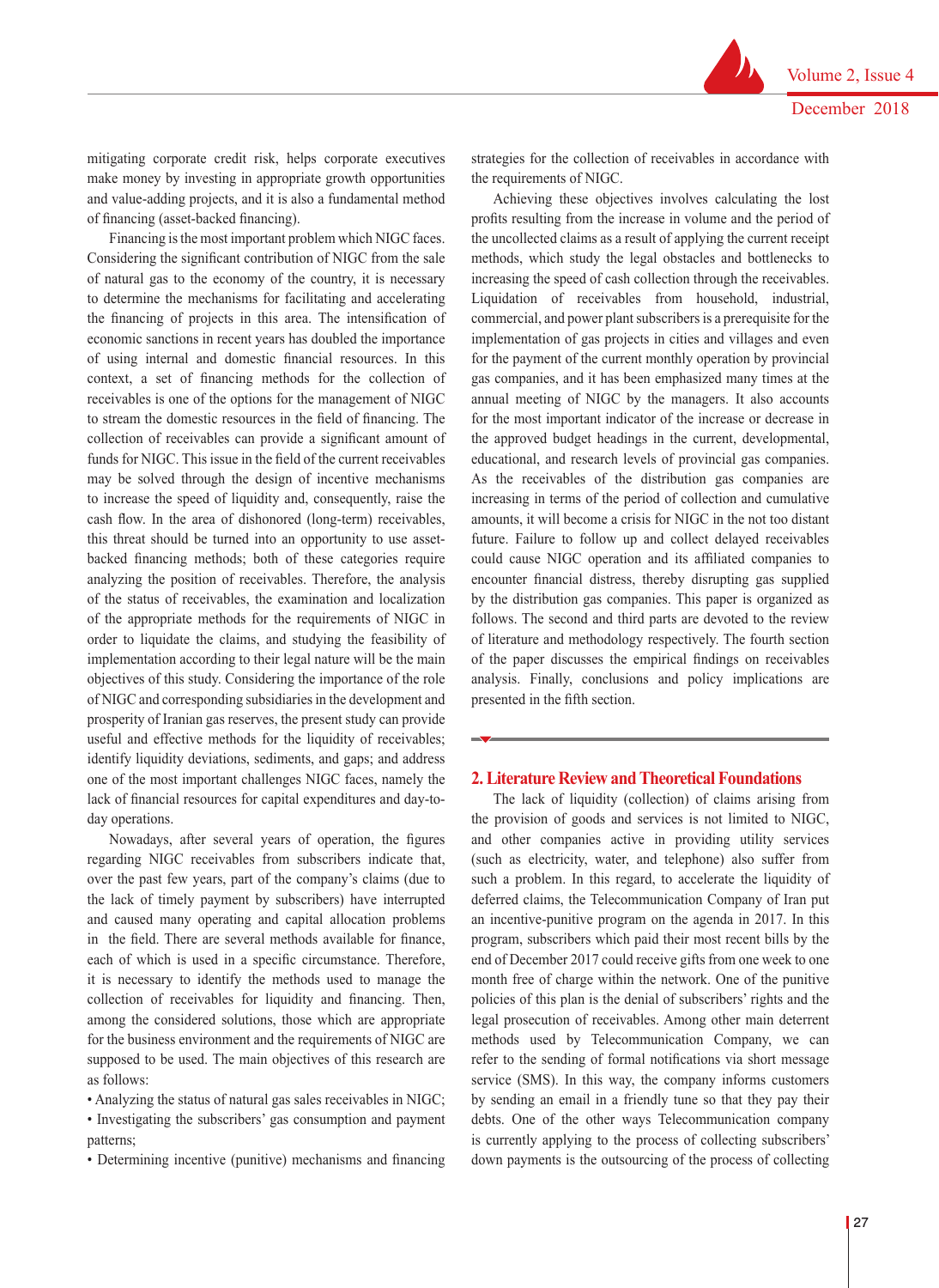current receivables through bidding. Moreover, given that the company does not have enough power to impose a punishment for the disbursement of some governmental agencies, it uses "offsetting" methods in these cases.

One of the ways to track and collect claims in regional electricity companies is the introduction of online payment systems and mobile power apps. By installing and activating the app, the distribution company may not send a bill for the subscribers. Using this method, many savings have been made in printing and distributing bills. Further, by automatically sending the bill to the subscribers' mobile or system, immediately after issuing a bill, they can pay it through the system. Using this method, problems such as the loss of bills will be solved. In addition to innovation in payment methods, according to the Electricity Sales Act approved by the Ministry of Energy, the subscribers are required to pay their bills by the deadline specified in the electricity bill, and, in the case of dishonoring the bill, if the amount of the deferred debt exceeds a certain amount, the subscribers will be subject to a warning and eventually a power outage (as a punitive policy).

Regarding the legal platforms and barriers to the use of incentive-punitive methods for the liquidation of receivables, it should be noted that the majority of the current laws and regulations and upstream documents such as the fifth development plan (Chapter 15, Article 121, Paragraph C), the Subsidies Act, consumer protection law, etc. have contributed to subscribers' encouragement or punishment for energy saving in the public services, i.e. water, electricity, telephony, and gas. Considering that the use of incentive-punitive methods relates to the relationship between the debtor and the creditor, using civil law articles, such as Article 277 of the Civil Code, it is possible to interpret that the use of incentive and punitive methods is allowed under this circumstance if a due date or deadline has been predetermined for the receivables. Nevertheless, the Ministry of Energy and the Ministry of Communications have developed regulations, procedures, and instructions which focus on defining and enforcing the rules governing corporate relationships with split applicants and electricity subscribers. The laws and regulations of electricity sales (approved by the Ministry of Energy), Supplementary Electricity Tariffs (approved by the Ministry of Energy), and the like developed by the Ministry of Energy, Investment and Regulatory Office of Energy, Water, and Electricity Market are among the legal grounds for encouraging and deterrent policies which can be used to liquidate receivables; meanwhile, applying these regulations has been approved by the Energy Commission of the Parliament. Since these regulations are not in contrast to the provisions of customary laws and regulations, they are enforceable and legally valid. As mentioned above, it can be concluded that using incentive and punitive methods for the liquidation of receivables from the sales of public services such

as gas, electricity, water, and telephony is not legally prohibited.

## **2.1. Receivables-based Financing Methods**

Investment strategy, which is evaluating and investing in projects or assets in order to maximize returns and firm value, is one of the important issues of strategic financial managers. In this way, companies can use internal or external sources of finance; therefore, financing is the art and science of the provision and management of cash, with the aim of investing, profitability, reducing risk, and meeting the economic and social needs (Jahankhani & Kanani, 2005). Corporate financing provides innovative financing solutions through the re-engineering of custom tools and securities tailored to customers' needs. In this type of financing, the company's financial liabilities are reflected in the balance sheet, and the assets of the company will be the source of repayment. This type of financing is mainly based on both debt financing and asset-backed financing (Ross et al., 2002). Factoring is one of the dominant methods for asset financing and is an important source of external financing for small- and medium-sized business enterprises (Bakhtiari and Darzi, 2014). The International Factors Chain (2014) defines factoring contract as a continuous contract between the factor and the seller of goods and credit services, whereby the factor must purchase accounts receivable for cash payments and more accurately record sales, track administrative affairs regarding accounts receivable, and eventually collect receivables. Unlike other types of financing and lending based on assets, in the factoring, only accounts receivable are used to finance, and funds are provided through the sale, that is, the ownership of accounts receivable is transferred. However, in collateral financing, the collateral is not limited to accounts receivable, but the inventory of completed goods and fixed assets of the firm can also be used as collateral for financing (Ernest & Young, 2009). Firms that use factoring services in fact outsource the tasks associated with crediting and collecting their claims, and this can help facilitate faster growth. In developed financial markets, major factoring transactions are conducted on the basis of non-reference to the seller (without guarantee) although the accounts they are pledged to be prudent are eligible for referrals. In emerging markets, where the information and credit status of firms is not transparent, major factoring deals are made with seller's guarantee (Ernest & Young, 2009). In factoring, unlike other methods, the asset is traded, that is, its ownership is transferred, and this is especially important in relation to the economies that have no clear business rules (Klapper, 2005).

In addition to factoring, debt-discounting is one of the tools used in the Islamic banking system to finance the needs of manufacturing, commercial, and service units. Debtdiscounting is a contract by which a third party buys an account receivable for less than a nominal (par) value in cash from the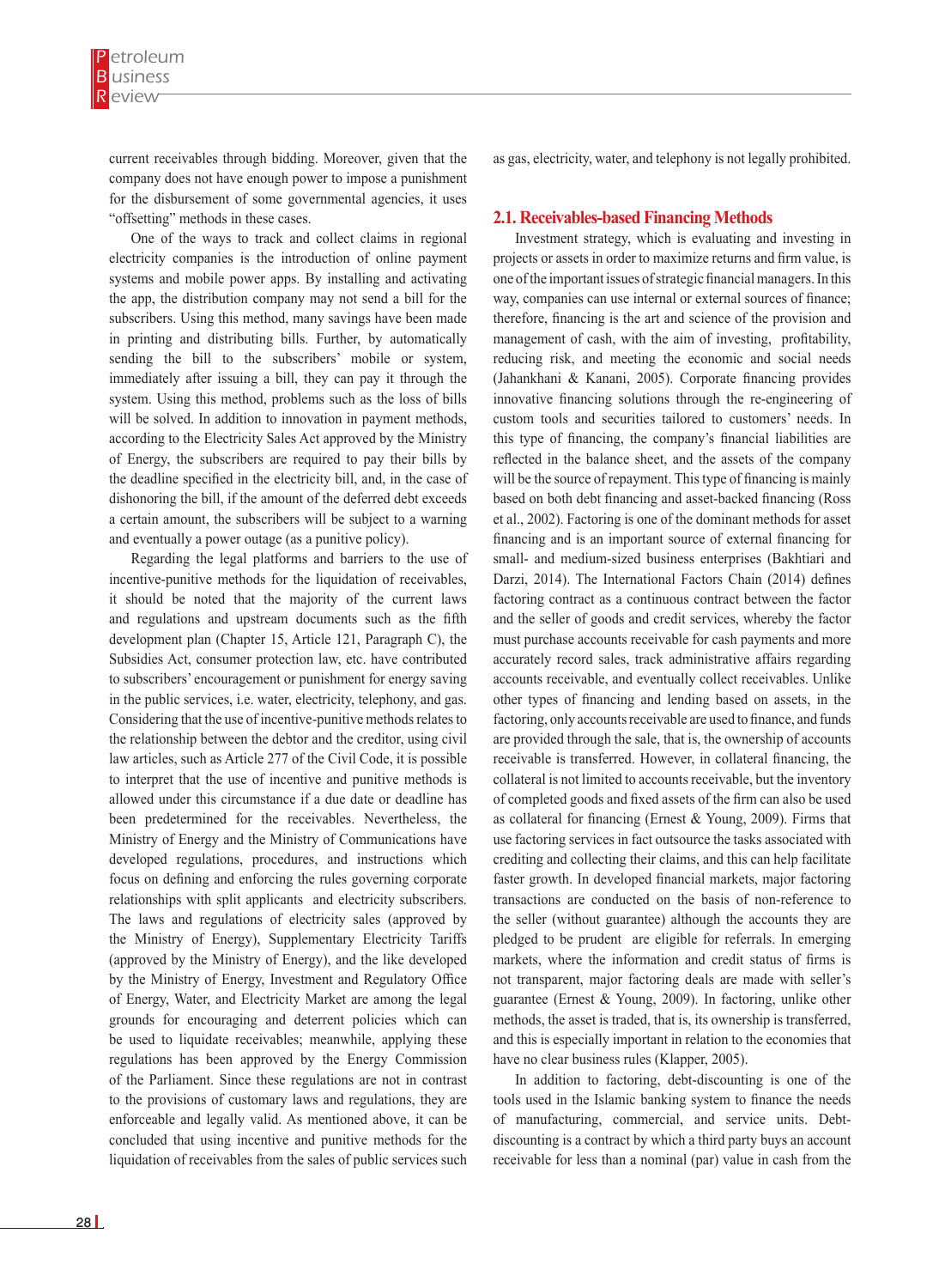seller. In Iran, in order to use the maximum capacity of Islamic banking and on the basis of the duties set forth in Article 98 of the law of the fifth development plan, the contract for the mortgage of debt (common in the banking system) was added to the third chapter of the Islamic banking law without any fluctuations, and the Council of Money and Credit approved and then communicated its executive version No. 1128 on August 25, 2010. Banks can mortgage (discount) debts under the issue of long-term bonds and documents for the purpose of creating facilities for all sectors of the economy. In addition to bank-based debt discounting, there is another type of marketbased discounting instrument in Iran called "Debt Discounting Sukuk." In accordance with the guideline on the issuance of Debt Discounting, these securities are denominated and bearer bonds for the purchase of long-term receivables by legal institutional . These securities are tradable on stock exchanges or in over-the-counter markets.

Main & Smith (1992) investigated the optimal methods for receivables liquidation. They believe that structured financing based on receivables and factoring are the most important methods for the liquidation of receivables in American companies. Using cross-sectional data, they have shown that the size, range, and level of focus and the credit status of debtors are the most important factors which should be considered in structured financing or factoring. Samer & Wilson (2000) investigated the relationship between credit management and decision making in factoring using a group of 655 British firms. Their results indicated that the use of factoring and receivablebacked financing depends on the structure of the company's products, market characteristics and conditions, and the priorities and preferences of the factor. They also showed that, in recent decades, the use of receivable-backed financing has been growing among British firms. The results of this study were confirmed by Punk and Chen (2001). Klapper (2005) concluded that, in the area of receivable-based financing, factoring is a dominant source of asset-backed financing and an important source of organizational financing. In fact, organizations which use factoring services, outsource the responsibilities associated with crediting and collecting their claims, and this can facilitate processes as well as a faster growth. In this context, Ernest & Young (2009) also focused on legal considerations in the use of factoring and showed that, in the developed financial markets, major factoring transactions come without guarantee.

In Iran, Soroush et al. (2003) studied the collection of electricity receivables from the viewpoint of management organization in forms of the current method of meter readings of subscribers, how the bank functions in collecting charges, the size of the province, the distribution of the population, and the problems associated with governmental and military organs and heavy industrial complexes. Their results indicate that the method of meter readings of subscribers, the size of the provinces, and

the distribution of the population are among the factors which increase the time required for collecting receivables, while the bank's performance does not cause many problems. Nafchi (2010) has conducted a study to investigate the reasons for dishonoring the account receivables of electricity distribution subscribers in Isfahan electricity company and indicated that individual, environmental, and organizational factors have a significant effect on the time required for collecting the receivables of the electricity distribution company in Isfahan province. Shamsdalini et al. (2012) investigated the relationship between the reduction of the billing period (as the independent variable) and the time needed for collecting receivables (as the dependent variable) in Qom province gas company as one of the subsidiaries of NIGC. After collecting the required data, household and commercial customers were selected as the test groups and the industrial customers who did not change the course was chosen as the control groups. In their research, data analysis was carried out in the stages before and after the change of the billing period. Their results indicated the inefficiency of the policy of reducing the billing period and the absence of a relationship between the reduction of the subscribers' billing period and a decline in the time required to collect receivables. Nabavi et al. (2014) aimed to describe the relationship between the collections of claims and the behavior of the researched subscribers in the Ilam Gas Company. They indicated that there is a positive and significant relationship among the economic and social situation of the people, the company's actions regarding the collection of receivables, and the satisfaction of the people about the work of the departments with the timely collection of receivables . Dianty & Barzegar (2015) conducted a research on managing the risk of accounts receivable. They believed that any risk management model cannot be replaced with an appropriate economic and legal system for collecting receivables, and the implementation of reforms in the law of the economic systems is a prerequisite for solving the problems of receivables collection. In the current work, a native model is developed to predict the credibility of the claims of some selected Iranian companies, which can reduce the risk of collecting their receivables and knowingly take a calculated risk in certain specific circumstances.

#### **3. Methodology and Design**

According to the order of NIGC and providing the necessary support in this regard, the present research is applied in terms of the purpose, and its results should be used to accelerate the liquidity of gas sales receivables. In terms of the nature and methodology, this research can also be categorized as a descriptive-analytical study, which has been surveyed in the light of using expert opinions in the formulation of questions and suggestions. The strategy of this research is a case study,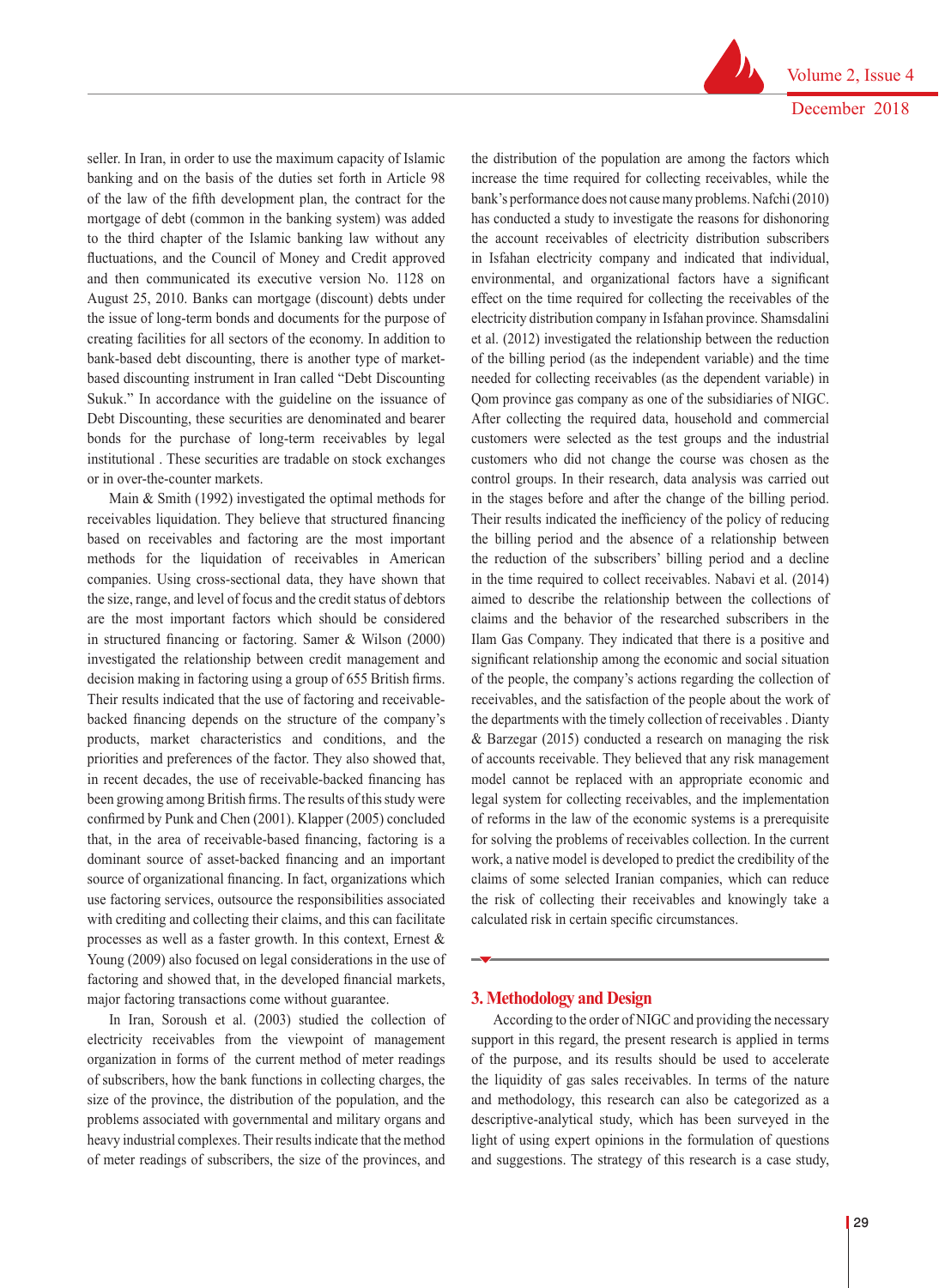and the method of data analysis is a mixture of quantitative and qualitative techniques, so the quantitative methods are used in the section of receivables analysis. The multi methods are also applicable to the identification of the subscriber's behavior pattern and to the proposed methods of receivables liquidation and asset-backed financing. In terms of reasoning, the current work can also be regarded as an inductive research. The statistical population includes all the gas distribution companies as the subsidiaries of NIGC, and the sample is selected using an enumeration method. All the information and financial reports related to the time and amounts of gas sales receivables are extracted from the financial statements of the provincial gas companies from 2012 to 2018. The reason for choosing this period is that the major receivables have been deferred during this time. Secondary information relating to literature is collected using archival methods and resources such as books, journals, dissertations, online databases, etc. The primary data required for this study, including the time required to collect receivables and the amounts of deferred receivables from different categories of users (subscribers) for each of the provincial gas companies during the research period consist of more than two billion records and are extracted from the subscribers and financial systems of NIGC. We need such information to discover the payment patterns of different subscribers and to calculate profit loss arising from the deferring payments.

After collecting data and information on the time and amounts of gas sales receivables in NIGC, the data model is formed in Microsoft Excel software. Subsequently, in order to

| Table 1- General position of NIGC receivables across groups of subscribers<br>by the end of 2018. |                                                           |            |  |  |  |  |
|---------------------------------------------------------------------------------------------------|-----------------------------------------------------------|------------|--|--|--|--|
| <b>Subscribers</b>                                                                                | <b>Accumulated receivables</b><br>(Million Iranian Rials) | Percentage |  |  |  |  |
| <b>Commercial Sectors</b>                                                                         | 10,811,758                                                | 18.6       |  |  |  |  |
| Households                                                                                        | 15,750,629                                                | 27.0       |  |  |  |  |
| <b>Large Industrial Sectors</b>                                                                   | 20,873,406                                                | 38.8       |  |  |  |  |
| Small- and Medium-<br>sized Industrial Sectors                                                    | 5,644,653                                                 | 9.7        |  |  |  |  |
| <b>Power Plants</b>                                                                               | 5,158,772                                                 | 8.9        |  |  |  |  |
| <b>Grand Total</b>                                                                                | 58,239,218                                                | 100        |  |  |  |  |

visualize the data in the form of heat tables, Microsoft Business Intelligence software is utilized to understand the process of creating and settlement of receivables. Moreover, we conducted a semi-structured interview with NIGC managers and industry experts. The reason for choosing this type of structure for interview is the wide range of proposed receivables liquidation methods and differences in respondents' views and approaches. Using theoretical foundations and experts' opinions, a set of optimal methods has been proposed to accelerate the process of collecting current receivables and the use of receivable-backed financing methods, depending on the behavior of different groups of users in relation to sales receivables to provide a basis for designing financing methods based on the collection of receivables in line with the requirements of the business environment of NIGC.

## **4. Empirical Findings**

According to the classification of the subscribers of NIGC, the nature of the subscription (privilege), and the type of consumption (as the basis of grouping), four groups of subscribers, including commercial, household, industrial, and power plants sectors can be distinguished. The field of education, the public sector (public trade), private business, municipalities, sports facilities, etc. can be classified as the commercial subscribers. Households and religious sites can be considered as one of the most important household subscribers. Among the most important subscribers of the industrial group are refineries, petrochemicals, cement factories, aluminum and copper manufacturers, steel manufacturers, ceramic tiles manufacturers, etc., which are divided into large industrial sectors and small- and medium-sized industrial sectors for ease of analysis. Regarding the power plants, we mainly deal with two groups of subscribers, namely public and private, which use gas to generate electricity. Since receivables (claims) are considered as permanent (balance sheet) accounts, the balance of this account at any given date represents the total accumulated receivables since the creation of this account. Table 1 presents the general status of NIGC receivables based on the groups of natural gas subscribers on March 30, 2018 (the latest system

| Table 2 -Heat table of general position of NIGC receivables across various clusters by the end of 2018. |                                     |                        |                                             |                                                      |                               |                              |  |  |  |
|---------------------------------------------------------------------------------------------------------|-------------------------------------|------------------------|---------------------------------------------|------------------------------------------------------|-------------------------------|------------------------------|--|--|--|
| <b>Cluster</b>                                                                                          | <b>Commercial</b><br><b>Sectors</b> | House-<br><b>holds</b> | <b>Large Indus-</b><br><b>trial Sectors</b> | <b>Small and Medium</b><br><b>Industrial Sectors</b> | <b>Power</b><br><b>Plants</b> | <b>Grand</b><br><b>Total</b> |  |  |  |
| Four                                                                                                    | $1.17\%$                            | 1.88%                  | $0.69\%$                                    | $0.35\%$                                             | 0.16%                         | 4.25%                        |  |  |  |
| <b>One</b>                                                                                              | 7.19%                               | $7.32\%$               | $27.27\%$                                   | 3.87%                                                | 3.65%                         | 49.31%                       |  |  |  |
| Three                                                                                                   | $3.90\%$                            | 5.81%                  | $2.07\%$                                    | $1.55\%$                                             | $1.27\%$                      | 14.60%                       |  |  |  |
| Two                                                                                                     | $6.30\%$                            | 12.03%                 | 5.82%                                       | $3.92\%$                                             | $3.77\%$                      | 31.84%                       |  |  |  |
| <b>Grand Total</b>                                                                                      | 18.56%                              | 27.04%                 | 35.84%                                      | $9.69\%$                                             | 8.86%                         | 100.00%                      |  |  |  |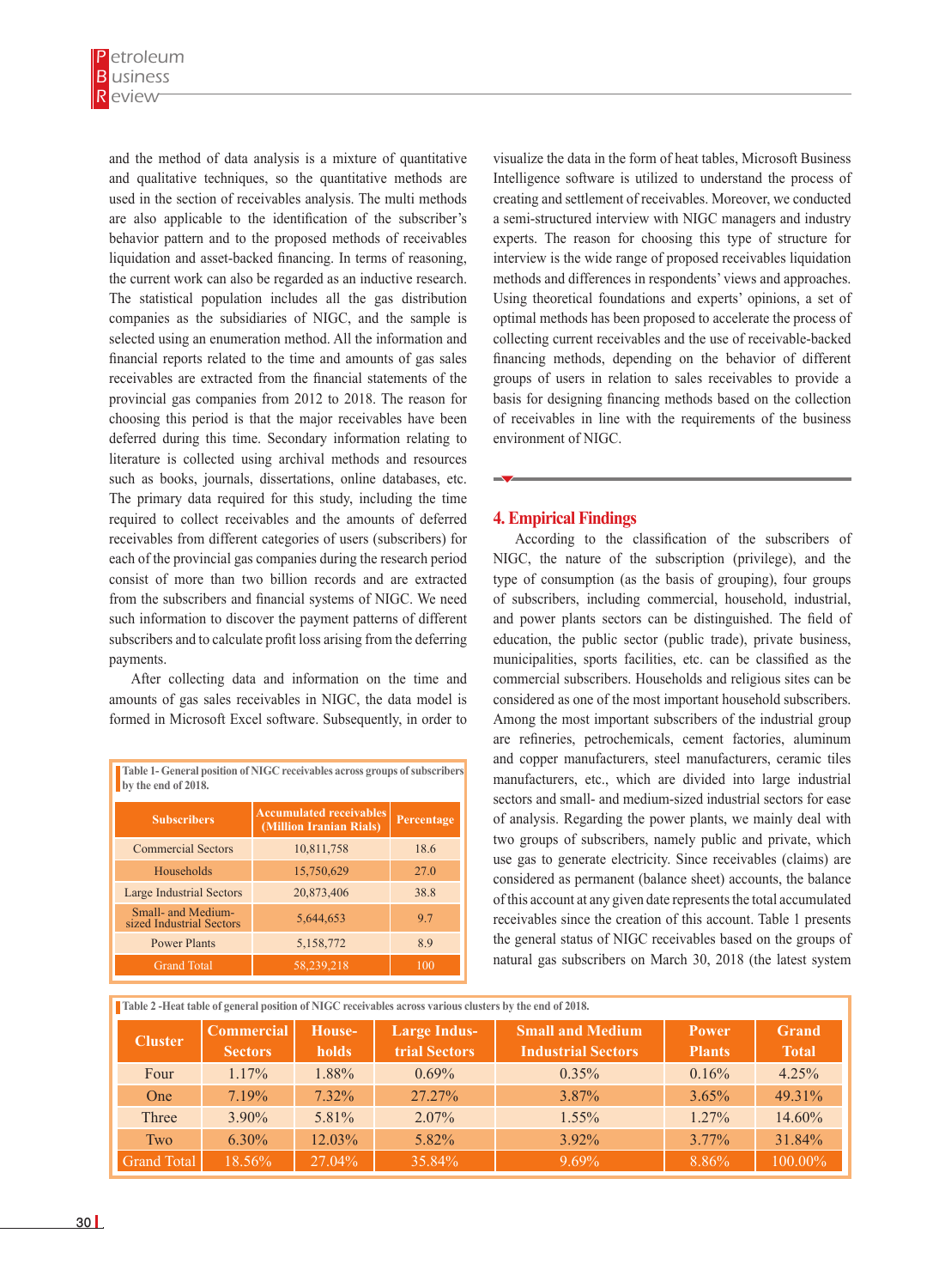log file).

As can be seen in Table 1, the total receivables for the gas sold on March 30, 2018 was 58,239,218 million Iranian Rials, the bulk of which, 35.8% of the total, is related to industrial customers in major industries, namely petrochemicals, steel manufacturers, refineries, cement factories, aluminum and copper manufacturers. Following the industrial subscribers, households (27%), commercial sectors (18.6%), small and medium enterprises (9.7%), and power plants (8.9%) are devoted to NIGC accounts receivable respectively. Most of the receivables from the industrial subscribers is allocated to petrochemicals, steel manufacturers, and then refineries. The above pattern in how to calculate the share of each subscriber group from the deferred receivables does not apply to the receivables of all provincial gas companies. For example, in Tehran Gas Company, due to the high density of population and a small plant space, the shares of household, commercial, and industrial subscribers are almost equal, while power plant subscribers are left with lower receivables (calculated by the authors). These differences should also be considered in planning for the liquidation of deferred receivables; therefore, in order to provide a more realistic picture, the amount of receivables should be provided separately by each provincial gas company.

Given the multiplicity of gas companies, it is difficult to analyze receivables individually, so to overcome this problem, clustering of provincial gas companies is beneficial. In this work, provincial gas companies were firstly classified in four groups according to the average gas sales (in Iranian Rials) from 2012 to 2018. Clustering of provincial gas companies is very helpful in analyzing the receivables based on the average gas sales. Generally, the first, second, third, and fourth clusters, which are different in the number of companies, have contributed the highest total gas sales during the study respectively. Table 2 tabulates the general status of NIGC receivables at the end of 2018, classified into the above clusters. In preparing this table and tables related to clustering, a template for the preparation of heat tables has been used to indicate the focus points and help manage the collection based on management by exception. As it is seen in Table 2, the main aggregation of receivables lies in the first cluster and in the group of major industrial subscribers. Household, commercial, small- and medium-sized industrial subscribers, and then the power plants constitute the following ranks. There is a reasonable link between the sales volume of natural gas and the deferred receivables, and the overall ranking of clusters is the same based on sales and receivables. In the second cluster, which accounts for 31.84% of receivables, the major part of the accumulation lies in the households, commercial sectors, major industries, small and medium enterprises, and finally power plants respectively. This fact is also true for the third and fourth clusters. Subsequently, receivables in each of the clusters are presented separately for the provincial gas companies and subscribers.

Table 3 lists the balance of receivables of provincial gas companies in terms of consumption groups (subscribers) in the first cluster. In the first cluster, the aggregation point is located in the major industrial subscribers of Bushehr province, the majority of which are refineries and petrochemicals, followed by power plants, commercial sectors, households, and small and medium enterprises. After Bushehr provincial gas company, gas distribution companies in Tehran and Isfahan provinces have the highest focus points with 27.51% and 22.03% of receivables in the first cluster (not the total NIGC receivables) respectively. In Tehran province, the pattern of receivables is very different from that of the other provinces of this cluster, and the commercial and household subscribers account for a significant part of Tehran Gas Company receivables.

Table 4 represents the balances of receivables in provincial gas companies by consumer groups (subscribers) in the second cluster. In general, the major points in the accumulation of receivables in 2018 for the provincial gas companies located in the second cluster are households, commercial sectors, and then major industries. Nonetheless, the major part of receivables in the second cluster in 2018 is allocated to the large industrial subscribers of Markazi province and then to the household sector of the East Azarbaijan, Mazandaran, Khorasan Razavi, and Guilan provinces. Subsequently, Fars (major industrial subscribers), Mazandaran (household subscribers), Guilan (household subscribers), Khorasan Razavi (household subscribers), and Alborz (household subscribers) have the highest rates of deferred receivables during 2018 respectively.

Table 5 describes the general status of receivables in 2018

|                    | Table 3 -Heat table of general position of NIGC receivables across various clusters by the end of 2018. |                        |                                      |                                                      |                               |                              |  |  |  |  |
|--------------------|---------------------------------------------------------------------------------------------------------|------------------------|--------------------------------------|------------------------------------------------------|-------------------------------|------------------------------|--|--|--|--|
| <b>Cluster</b>     | <b>Commercial</b><br><b>Sectors</b>                                                                     | House-<br><b>holds</b> | <b>Large Indus-</b><br>trial Sectors | <b>Small and Medium</b><br><b>Industrial Sectors</b> | <b>Power</b><br><b>Plants</b> | <b>Grand</b><br><b>Total</b> |  |  |  |  |
| Four               | $0.04\%$                                                                                                | $0.03\%$               | 28.86%                               | $0.01\%$                                             | $0.84\%$                      | 29.78%                       |  |  |  |  |
| <b>One</b>         | $2.11\%$                                                                                                | $3.30\%$               | $11.57\%$                            | $3.04\%$                                             | $2.01\%$                      | 22.03%                       |  |  |  |  |
| Three              | $0.59\%$                                                                                                | $1.50\%$               | 14.19%                               | 2.47%                                                | 1.93%                         | 20.68%                       |  |  |  |  |
| Two                | 11.84%                                                                                                  | $10.03\%$              | $0.67\%$                             | $2.34\%$                                             | 2.64%                         | 27.51%                       |  |  |  |  |
| <b>Grand Total</b> | 14.58%                                                                                                  | 14.85%                 | 55.30%                               | 7.85%                                                | 7.41%                         | 100.00%                      |  |  |  |  |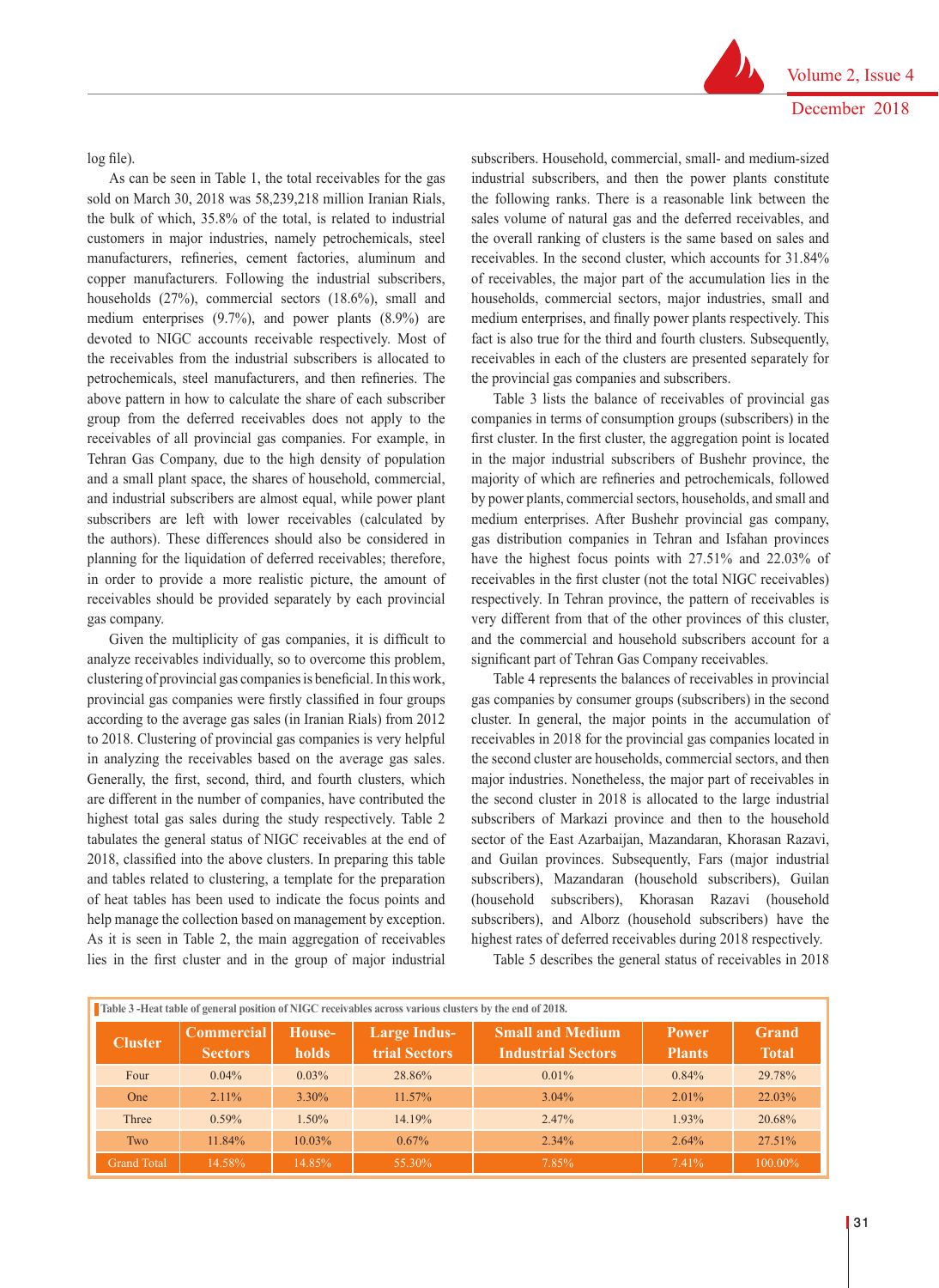by the group of subscribers and the provincial gas companies classified in the third cluster. According to Table 5, in the third cluster, the main accumulation of receivables happens in the household sector. The provincial gas companies of Hamedan (household subscribers), Kermanshah (household subscribers), Zanjan (household subscribers), and North Khorasan (major industries) have contributed to the receivables. As it is seen, in the third cluster, similar to the second cluster, most of the accumulation points are in the household and then commercial segments. Major industries, small and medium enterprises, and power plants are ranked next in terms of accumulation rates.

Finally, we can summarize the general status of receivables in the fourth cluster of provincial gas companies in Table 6. Generally, the distribution of gas sales receivables in 2018 among the subscribers of the fourth cluster is the same as that of the second and third clusters. In fact, the main accumulation of the receivables also lies in the household, commercial, large

industries, small- and medium-sized industries, and then power plants segments respectively. According to Table 6, the majority of the accumulation points in the fourth cluster lie in the household and then commercial segments in Lorestan province. Kohgiluyeh and Boyer Ahmad provincial gas company, with a share of 21.24% of the receivables, is the second largest contributor after Lorestan province.

By comparing the general status of the receivables across the clusters, it can be seen that the pattern of establishment, settlement, and accumulation of gas sales receivables is the same for provincial gas companies categorized in the second to fourth clusters and follows the same trend in 2018, while this pattern is completely different for the provincial gas companies listed in the first cluster.

In addition to separating the group of subscribers and provincial gas companies, the decomposition of NIGC receivables over the years can also provide more useful

| Table 4 -Heat table of general position of NIGC receivables across the second cluster by the end of 2018. |                                     |                   |                                           |                                                      |                         |                              |  |  |
|-----------------------------------------------------------------------------------------------------------|-------------------------------------|-------------------|-------------------------------------------|------------------------------------------------------|-------------------------|------------------------------|--|--|
| <b>Cluster</b>                                                                                            | <b>Commercial</b><br><b>Sectors</b> | <b>Households</b> | <b>Large Industrial</b><br><b>Sectors</b> | <b>Small and Medium</b><br><b>Industrial Sectors</b> | Power.<br><b>Plants</b> | <b>Grand</b><br><b>Total</b> |  |  |
| Alborz                                                                                                    | 1.64%                               | 3.99%             | 0.31%                                     | 0.49%                                                | 1.29%                   | 7.72%                        |  |  |
| East Azerbaijan,                                                                                          | 2.64%                               | 2.96%             | 0.17%                                     | 0.40%                                                | 0.63%                   | $6.79\%$                     |  |  |
| West Azerbaijan,                                                                                          | 4.31%                               | 6.95%             | 0.68%                                     | 1.26%                                                | 0.98%                   | 14.19%                       |  |  |
| Fars                                                                                                      | $1.60\%$                            | $2.50\%$          | 4.01%                                     | $0.96\%$                                             | 1.21%                   | 10.28%                       |  |  |
| Guilan                                                                                                    | 2.16%                               | 4.34%             | $0.69\%$                                  | $0.92\%$                                             | 1.55%                   | 9.67%                        |  |  |
| Hormozgan                                                                                                 | $0.07\%$                            | $0.02\%$          | 2.76%                                     | $0.43\%$                                             | 2.32%                   | $5.60\%$                     |  |  |
| Kerman                                                                                                    | 1.27%                               | 2.38%             | $0.32\%$                                  | 0.78%                                                | 0.89%                   | 5.64%                        |  |  |
| Khorasan, Razavi                                                                                          | 2.21%                               | 4.39%             | $0.68\%$                                  | $0.94\%$                                             | $0.70\%$                | 8.93%                        |  |  |
| Markazi                                                                                                   | $1.77\%$                            | 2.47%             | 8.08%                                     | 1.87%                                                | $0.90\%$                | 15.10%                       |  |  |
| Mazandaran                                                                                                | 1.45%                               | 6.17%             | $0.33\%$                                  | 1.38%                                                | 0.46%                   | 9.79%                        |  |  |
| Yazd                                                                                                      | 0.64%                               | 1.61%             | 0.23%                                     | 2.89%                                                | 0.91%                   | 6.28%                        |  |  |
| <b>Grand Total</b>                                                                                        | 19.80%                              | 37.77%            | 18.27%                                    | 12.32%                                               | 11.84%                  | 100.00%                      |  |  |

**Table 5 -Heat table of general position of NIGC receivables across the third cluster by the end of 2018.**

| <b>Cluster</b>     | <b>Commercial</b><br><b>Sectors</b> | <b>Households</b> | <b>Large Industrial</b><br><b>Sectors</b> | <b>Small and Medium</b><br><b>Industrial Sectors</b> | <b>Power</b><br><b>Plants</b> | <b>Grand</b><br><b>Total</b> |
|--------------------|-------------------------------------|-------------------|-------------------------------------------|------------------------------------------------------|-------------------------------|------------------------------|
| Alborz             | 3.26%                               | 4.26%             | 0.10%                                     | 0.68%                                                | 0.78%                         | 9.08%                        |
| East Azerbaijan,   | 1.79%                               | $1.52\%$          | $0.03\%$                                  | 0.56%                                                | 1.10%                         | $5.01\%$                     |
| West Azerbaijan,   | 1.71%                               | 3.58%             | 0.31%                                     | $1.60\%$                                             | $0.32\%$                      | 7.52%                        |
| Fars               | 5.38%                               | $9.24\%$          | 2.36%                                     | 1.68%                                                | 0.89%                         | 19.55%                       |
| Guilan             | 3.91%                               | 8.98%             | $4.44\%$                                  | $0.94\%$                                             | 0.82%                         | 19.08%                       |
| Hormozgan          | 1.75%                               | 1.78%             | 4.59%                                     | $0.50\%$                                             | 0.53%                         | 9.15%                        |
| Kerman             | 2.72%                               | $3.23\%$          | $0.77\%$                                  | 0.19%                                                | $0.44\%$                      | $7.36\%$                     |
| Khorasan, Razavi   | 1.85%                               | 2.14%             | $0.07\%$                                  | 1.97%                                                | $3.33\%$                      | $9.35\%$                     |
| Markazi            | 1.38%                               | 1.53%             | 0.31%                                     | 0.61%                                                | 0.26%                         | $4.09\%$                     |
| Mazandaran         | 2.96%                               | $3.55\%$          | 1.18%                                     | 1.87%                                                | 0.26%                         | 9.81%                        |
| Yazd               | 26.71%                              | 39.81%            | 14.16%                                    | 10.60%                                               | 8.73%                         | 100.00%                      |
| <b>Grand Total</b> | 19.80%                              | 37.77%            | 18.27%                                    | 12.32%                                               | 11.84%                        | 100.00%                      |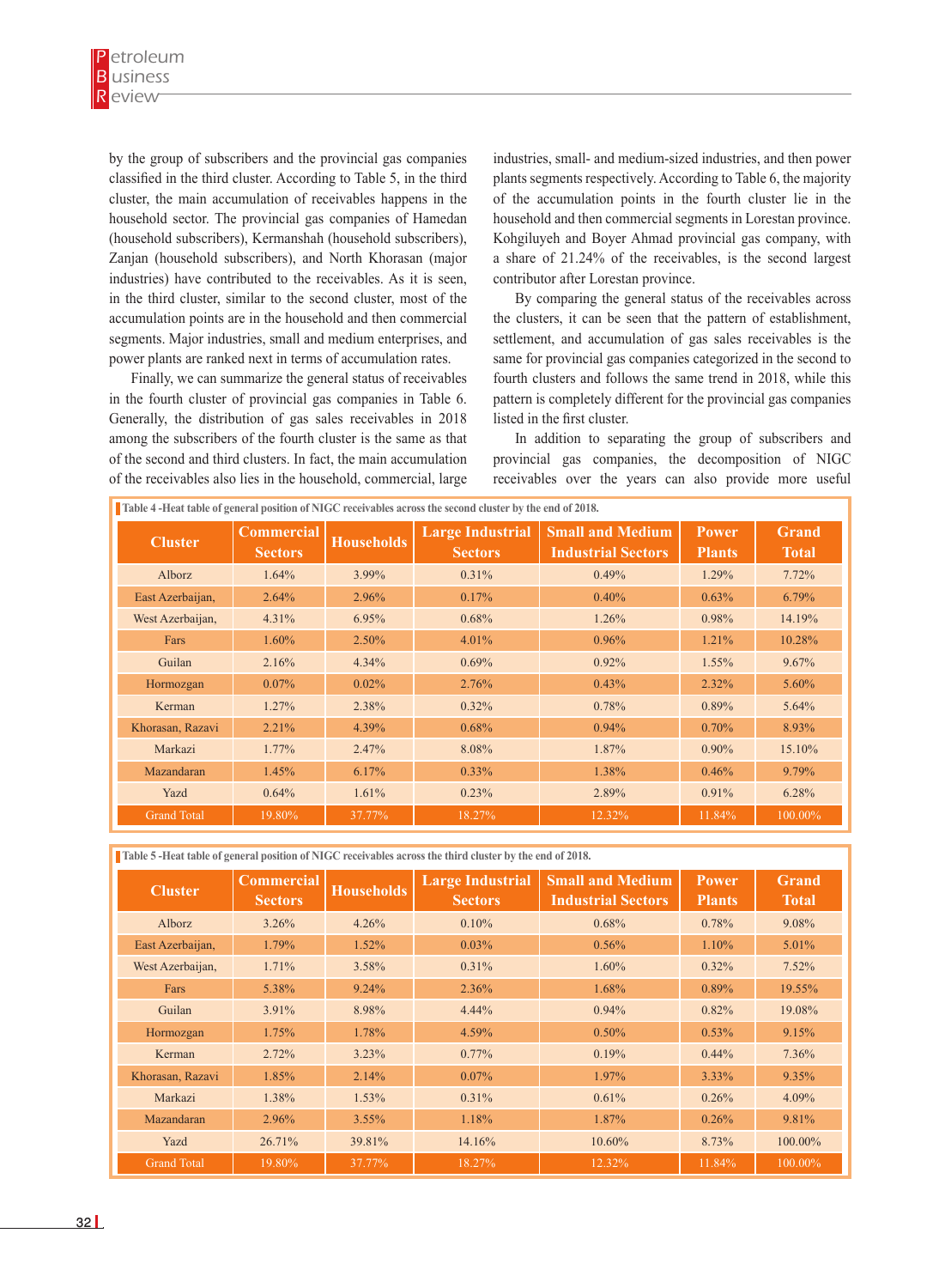information on the trend analysis of each of the payment patterns of subscribers. According to Table 7, during the research years, the receivables from commercial subscribers grew up from 2.54% before 2016 to 8.69% in 2018. The above view is also true for household customers, which shows similarity between the two models; however, a significant leap (about 700%) is seen in the receivables from household subscribers in 2018. The delinquent receivables of large industrial subscribers in 2016 were lower than those of household and commercial subscribers, but the trend has risen sharply from 0.66% to about 30% in 2017 and 2018. The comparison of the receivables of the industrial customers (both large industries and small and medium enterprises) shows that the rising trend has been maintained in 2018. In the power plant sector, the status of receivables is slightly different; in fact, its formation began in 2016, and, after a significant decline in 2017, it experienced a slight increase in 2018.

Differences in the upward trend in receivables across different groups of subscribers can be attributed to factors such as the difference in the pricing mechanisms of gas sold to each group, the price fluctuations in different years, the difference in the manner and timing of billing and recording, and other factors. In order to compare and analyze the behavioral pattern of subscribers in disbursements and receivables accumulation during the research years, it is necessary to redesign and take the previous steps (taken in 2018) in 2017.

Table 8 presents the overall status of NIGC receivables across

subscriber groups by the end of 2017. As can be noted, total NIGC receivables on March 30, 2017 amounted to 83,302,248 million Iranian Rials, the bulk of which (about 41% of the total amount) is related to subscribers in major industries (refineries, petrochemicals, cement, steel, and aluminum and copper). Subsequently, household subscribers (29.7%), commercial subscribers (15.2%), small and medium enterprises (9.7%), and power plants (4.4%) are ranked respectively in terms of receivables volume by the end of 2017. The major part of the receivables is assigned to petrochemical industrial customers, followed by steel manufacturer and refineries respectively.

order to provide a more realistic picture of the overall status of the receivables with respect to the subscriber and each provincial gas company, we summarize the results in the four clusters. The model proposed for clustering provincial gas companies in the year 2018 is also applied to this section. Table 9 presents the status of NIGC receivables by the end of 2017, classified according to the above clusters. The most of the accumulation of NIGC receivables in 2017, as in 2018, lies in the first cluster and in the group of large industries, households, commercial sectors, small and medium industries, and then power plants. According to Table 9, there is a reasonable relationship between the amount of gas sold and the deferred receivables, and the ranks of clusters based on sales and receivables are the same. In the second cluster, which accounts for 31% of claims, receivables are mainly due from households, large industries, commercial sectors, small and

| <b>Cluster</b>                | <b>Commercial</b><br><b>Sectors</b> | House-<br><b>holds</b> | <b>Large Industrial</b><br><b>Sectors</b> | <b>Small and Medium</b><br><b>Industrial Sectors</b> | <b>Power</b><br><b>Plants</b> | Grand<br><b>Total</b> |
|-------------------------------|-------------------------------------|------------------------|-------------------------------------------|------------------------------------------------------|-------------------------------|-----------------------|
| Chahar Mahaal and Bakhtiari   | $3.69\%$                            | 6.10%                  | 1.91%                                     | 0.46%                                                | $0.00\%$                      | 12.16%                |
| <b>Ilam</b>                   | 1.63%                               | 3.16%                  | 2.86%                                     | $0.33\%$                                             | $0.00\%$                      | 7.99%                 |
| Khorasan, South               | 1.73%                               | 1.32%                  | $0.69\%$                                  | 1.31%                                                | 1.59%                         | 6.65%                 |
| Kohgiluyeh and<br>Bover-Ahmad | $9.50\%$                            | 9.76%                  | $0.80\%$                                  | 1.19%                                                | $0.00\%$                      | 21.24%                |
| Lorestan                      | 10.93%                              | 23.79%                 | $9.92\%$                                  | 4.98%                                                | 0.20%                         | 49.83%                |
| Sistan and Baluchestan        | $0.03\%$                            | 0.15%                  | $0.00\%$                                  | $0.00\%$                                             | 1.94%                         | 2.13%                 |
| <b>Grand Total</b>            | 27.52%                              | 44.30%                 | 16.19%                                    | 8.27%                                                | 3.73%                         | 100.00%               |

**Table 7-Time trend of NIGC receivables at the end of 2018 for each subscriber group.** 

| Category                                 | <b>Before 2016</b> | 2016     | 2017     | 2018      | <b>Grand Total</b> |
|------------------------------------------|--------------------|----------|----------|-----------|--------------------|
| <b>Commercial Sectors</b>                | $2.54\%$           | $2.82\%$ | $4.51\%$ | $8.69\%$  | 18.56%             |
| Households                               | 0.73%              | $1.26\%$ | $3.79\%$ | 21.26%    | 27.04%             |
| <b>Power Plants</b>                      | $0.00\%$           | $6.60\%$ | $1.01\%$ | $1.25\%$  | 8.86%              |
| <b>Large Industrial Sectors</b>          | $0.66\%$           | $1.66\%$ | $4.12\%$ | $29.40\%$ | 35.84%             |
| Small and Medium In-<br>dustrial Sectors | 0.18%              | 0.45%    | $1.11\%$ | 795%      | $9.69\%$           |
| <b>Grand Total</b>                       | 4.11%              | 12.80%   | 14.54%   | $68.56\%$ | 100.00%            |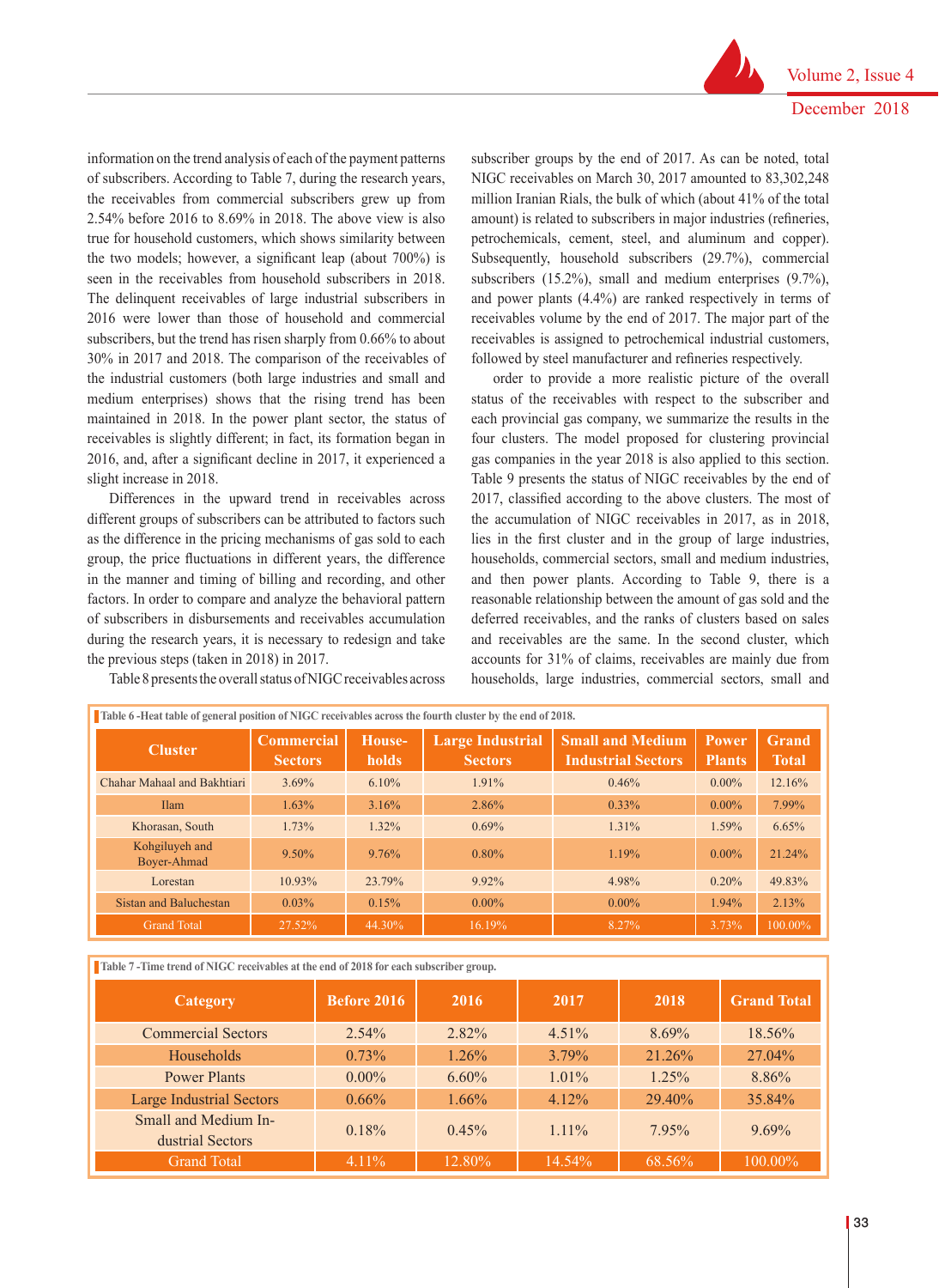medium industries, and finally power plants. This pattern is also true in the third cluster, but in the fourth cluster, after household subscribers, the main focus point is in the group of commercial subscribers and then large industries.

As we can see in Table 10, in the first cluster, the focus point of receivables is located in the large industrial subscribers of Bushehr province, mainly in refineries and petrochemicals, followed by power plants, households, commercial sectors, and small- and medium-sized industries respectively. After Bushehr provincial gas company, gas distribution companies in Isfahan, Tehran, and Khuzestan provinces are left with the highest receivables (respectively 26.19, 24.24, and 18.46% of receivables). The pattern of the formation of receivables of Tehran province is greatly different than that of the other provinces of this cluster, and household and commercial subscribers constitute a significant part of the receivables; small and medium enterprises and power plants are ranked next.

consumption groups (subscribers) in the second cluster. On the whole, the major accumulation points of the receivables in the second cluster in 2017 lie in the household segment, major

| Table 8- General position of NIGC receivables across subscriber groups<br>by the end of 2017. |                                               |            |  |  |  |  |  |
|-----------------------------------------------------------------------------------------------|-----------------------------------------------|------------|--|--|--|--|--|
| <b>Subscribers</b>                                                                            | <b>Grand Total</b><br>(Million Iranian Rials) | Percentage |  |  |  |  |  |
| <b>Commercial Sectors</b>                                                                     | 12,678,525                                    | 15.2       |  |  |  |  |  |
| Households                                                                                    | 24,716,187                                    | 29.7       |  |  |  |  |  |
| <b>Large Industrial Sectors</b>                                                               | 34, 101, 639                                  | 40.9       |  |  |  |  |  |
| Small and Medium<br><b>Industrial Sectors</b>                                                 | 8,115,093                                     | 9.7        |  |  |  |  |  |
| <b>Power Plants</b>                                                                           | 3,690,804                                     | 4.4        |  |  |  |  |  |
| <b>Grand Total</b>                                                                            | 83, 302, 248                                  | 100        |  |  |  |  |  |

industries, and then commercial subscribers. In this cluster, power plants also constitute the least amount of the receivables in 2017. The major part of gas sales receivables in the second cluster in 2017 is allocated to the household subscribers of the East Azarbaijan province gas company, the major industries in Fars province, the household segments of Alborz and Mazandaran gas companies, and the major industrial subscribers of Markazi province.

According to Table 12, in the third cluster, most of the accumulation of the receivables lie in the household subscribers, major industries, commercial subscribers, small and medium industries, and power plants respectively. In this cluster, 24.41% of the receivables from the third cluster in 2017, most of which are receivables from major industrial subscribers, belongs to Qom province gas company. The provincial gas companies of Kermanshah and Hamedan with 16.64% and 16.18% of the receivables in 2017 are ranked next. In this cluster, with the exception of the provincial gas companies of North Khorasan, Qom, and Qazvin, the receivables of the provincial gas companies are concentrated in the household sector in 2017. In this regard, the provincial gas companies of Hamedan (household subscribers) and Kermanshah (household subscribers) do not perform well in the collecting of receivables from household subscribers.

Table 13 tabulates NIGC receivables in 2017 for the group of subscribers in the fourth cluster. In general, the distribution of the receivables among the subscribers of the fourth cluster in 2017 reveals that the main aggregation of the receivables in 2017 lies in households, commercial sectors, large industries, small and medium enterprises, and power plants respectively. According to Table 13, the majority of the accumulation points in the fourth cluster are related to the household and

|                    | Table 9 -Heat table of general position of NIGC receivables across the clusters by the end of 2017. |               |                         |                           |               |              |  |  |  |
|--------------------|-----------------------------------------------------------------------------------------------------|---------------|-------------------------|---------------------------|---------------|--------------|--|--|--|
| <b>Cluster</b>     | <b>Commercial</b>                                                                                   | <b>Househ</b> | <b>Large Industrial</b> | <b>Small and Medium</b>   | <b>Power</b>  | <b>Grand</b> |  |  |  |
|                    | <b>Sectors</b>                                                                                      | olds          | <b>Sectors</b>          | <b>Industrial Sectors</b> | <b>Plants</b> | <b>Total</b> |  |  |  |
| Four               | $0.91\%$                                                                                            | 1.88%         | 0.49%                   | 0.29%                     | $0.09\%$      | $3.66\%$     |  |  |  |
| One                | $5.61\%$                                                                                            | 8.29%         | 30.03%                  | $3.59\%$                  | $1.44\%$      | 48.95%       |  |  |  |
| Three              | $3.32\%$                                                                                            | 6.54%         | 3.78%                   | $1.91\%$                  | 0.83%         | 16.39%       |  |  |  |
| Two                | 5.38%                                                                                               | 12.96%        | 6.64%                   | 3.95%                     | $2.07\%$      | 31.00%       |  |  |  |
| <b>Grand Total</b> | 15.22%                                                                                              | 29.67%        | 40.94%                  | $9.74\%$                  | 4.43%         | 100.00%      |  |  |  |

**Table 10 -Heat table of general position of NIGC receivables across the first cluster by the end of 2017.**

| <b>Cluster</b>     | <b>Commercial</b><br><b>Sectors</b> | <b>Househ</b><br>olds | <b>Large Industrial</b><br><b>Sectors</b> | <b>Small and Medium</b><br><b>Industrial Sectors</b> | <b>Power</b><br><b>Plants</b> | <b>Grand</b><br><b>Total</b> |
|--------------------|-------------------------------------|-----------------------|-------------------------------------------|------------------------------------------------------|-------------------------------|------------------------------|
| Bushehr            | $0.07\%$                            | $0.10\%$              | 30.56%                                    | $0.01\%$                                             | $0.36\%$                      | 31.10%                       |
| <b>Isfahan</b>     | 1.81%                               | $3.71\%$              | 16.98%                                    | 2.84%                                                | 0.85%                         | 26.19%                       |
| Khuzestan          | $0.58\%$                            | $2.04\%$              | 12.87%                                    | 2.21%                                                | 0.76%                         | 18.46%                       |
| Tehran             | $9.00\%$                            | 11.09%                | $0.93\%$                                  | 2.26%                                                | $0.96\%$                      | 24.24%                       |
| <b>Grand Total</b> | 11.45%                              | 16.94%                | 61.34%                                    | 7.33%                                                | 2.93%                         | 100.00%                      |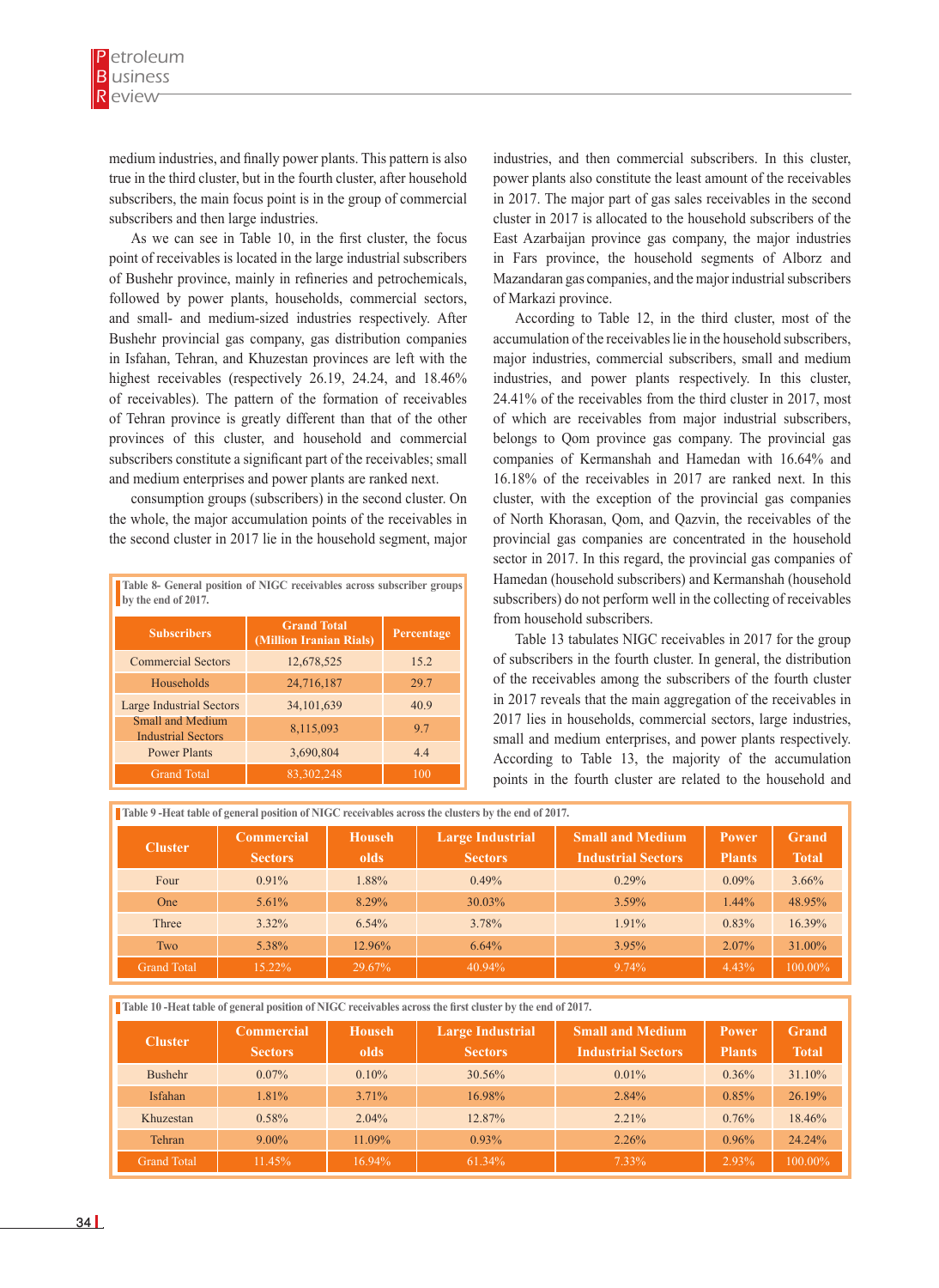commercial subscribers of Lorestan province. The commercial and household subscribers of Kohgiluyeh and Boyer Ahmad provincial gas company receives 20.72% of the receivables in the fourth cluster, as the second most significant portion of the receivables. By comparing total NIGC receivables across the four clusters, it can be seen that the pattern of creation, settlement, and accumulation of the receivables among provincial gas companies located in the second and third clusters is the same in 2017, while it is completely different from that of the provincial gas companies located in the first and fourth clusters.

As outlined in Table 14, the receivables from commercial subscribers grew up from about 1.14% before 2015 to 8.73% in 2017. The above trend is also true for household customers, showing the similarity of the two patterns, with the only difference being that in the year 2017 the household receivables have increased around twelvefold. In the case of large industrial

subscribers, delinquent receivables in 2016 and previous years are lower than those of commercial and household subscribers, but during 2016 and 2017, the trend was steadily rising to 35.8%, which is worth reflecting. In the aggregate, most of NIGC receivables are due from large industrial subscribers, and this part has grown significantly and dramatically over the years. In the case of household and commercial subscribers, the general trend of growth in receivables is also increasing. In the meantime, the share of industrial subscribers in 2017 faced a very significant increase (shock), while such a shock cannot be found among the other subscriber groups.

Table 15 compares the position of the receivables at the end of the fiscal year of 2017 and 2018 in each group of the receivables classified according to subscriber groups. Accordingly, the gas sales receivables in all the subscriber groups decline in 2018 compared to 2017, with the exception of power plant subscribers. As it is seen, the receivables

| Table 11 - Heat table of general position of NIGC receivables across the second cluster by the end of 2017. |                                     |                   |                                           |                                                      |                               |                              |  |  |
|-------------------------------------------------------------------------------------------------------------|-------------------------------------|-------------------|-------------------------------------------|------------------------------------------------------|-------------------------------|------------------------------|--|--|
| <b>Cluster</b>                                                                                              | <b>Commercial</b><br><b>Sectors</b> | <b>Households</b> | <b>Large Industrial</b><br><b>Sectors</b> | <b>Small and Medium</b><br><b>Industrial Sectors</b> | <b>Power</b><br><b>Plants</b> | <b>Grand</b><br><b>Total</b> |  |  |
| Alborz                                                                                                      | 1.46%                               | 6.23%             | $0.36\%$                                  | 0.56%                                                | $0.51\%$                      | $9.12\%$                     |  |  |
| East Azerbaijan,                                                                                            | $1.75\%$                            | $3.11\%$          | $0.21\%$                                  | $0.32\%$                                             | $0.36\%$                      | $5.75\%$                     |  |  |
| West Azerbaijan,                                                                                            | $3.54\%$                            | 7.87%             | $0.89\%$                                  | $1.36\%$                                             | 0.45%                         | 14.12%                       |  |  |
| Fars                                                                                                        | $1.36\%$                            | $3.11\%$          | 7.39%                                     | 0.98%                                                | 1.11%                         | 13.95%                       |  |  |
| Guilan                                                                                                      | $2.03\%$                            | 3.88%             | $0.67\%$                                  | 0.93%                                                | 0.64%                         | 8.15%                        |  |  |
| Hormozgan                                                                                                   | $0.05\%$                            | 0.02%             | 3.43%                                     | $0.66\%$                                             | $0.80\%$                      | 4.97%                        |  |  |
| Kerman                                                                                                      | 1.49%                               | $3.00\%$          | $1.61\%$                                  | $1.14\%$                                             | $0.59\%$                      | 7.82%                        |  |  |
| Khorasan,<br>Razavi                                                                                         | $2.40\%$                            | $3.60\%$          | $0.66\%$                                  | $1.20\%$                                             | $0.77\%$                      | 8.62%                        |  |  |
| Markazi                                                                                                     | 1.64%                               | 2.99%             | 5.91%                                     | 1.88%                                                | 0.49%                         | 12.90%                       |  |  |
| Mazandaran                                                                                                  | 1.15%                               | $6.20\%$          | $0.20\%$                                  | $1.26\%$                                             | 0.48%                         | $9.29\%$                     |  |  |
| Yazd                                                                                                        | $0.47\%$                            | 1.78%             | $0.10\%$                                  | 2.46%                                                | $0.50\%$                      | 5.31%                        |  |  |
| <b>Grand Total</b>                                                                                          | 17.36%                              | 41.80%            | 21.41%                                    | 12.75%                                               | $6.69\%$                      | 100.00%                      |  |  |

**Table 12 - Heat table of general position of NIGC receivables across the third cluster by the end of 2017.**

| <b>Cluster</b>     | <b>Commercial</b><br><b>Sectors</b> | <b>Households</b> | <b>Large Industrial</b><br><b>Sectors</b> | <b>Small and Medium</b><br><b>Industrial Sectors</b> | <b>Power</b><br><b>Plants</b> | <b>Grand Total</b> |
|--------------------|-------------------------------------|-------------------|-------------------------------------------|------------------------------------------------------|-------------------------------|--------------------|
| Ardabil            | 2.23%                               | 4.43%             | 0.28%                                     | 0.54%                                                | $0.39\%$                      | 7.87%              |
| Oom                | $3.10\%$                            | $5.66\%$          | 11.18%                                    | $3.55\%$                                             | 0.92%                         | 24.41%             |
| Golestan           | 1.28%                               | 3.16%             | $0.30\%$                                  | 1.19%                                                | $0.35\%$                      | $6.29\%$           |
| Hamadan            | 3.87%                               | 8.92%             | 1.71%                                     | 1.23%                                                | 0.45%                         | 16.18%             |
| Kermanshah         | 2.84%                               | 8.48%             | $4.10\%$                                  | 0.76%                                                | 0.48%                         | $16.64\%$          |
| Khorasan, North    | 1.23%                               | 1.08%             | $3.77\%$                                  | 0.43%                                                | $0.42\%$                      | $6.93\%$           |
| Kurdistan          | $1.66\%$                            | 2.47%             | $0.66\%$                                  | $0.20\%$                                             | $0.31\%$                      | 5.29%              |
| Oazvin             | 1.38%                               | 1.70%             | $0.06\%$                                  | 1.81%                                                | 1.27%                         | $6.22\%$           |
| Semnan             | $0.82\%$                            | 1.29%             | $0.14\%$                                  | $0.70\%$                                             | 0.25%                         | $3.20\%$           |
| Zanjan             | $1.86\%$                            | $2.72\%$          | $0.87\%$                                  | $1.27\%$                                             | $0.23\%$                      | $6.96\%$           |
| <b>Grand Total</b> | 20.27%                              | 39.91%            | 23.07%                                    | 11.68%                                               | $5.07\%$                      | 100.00%            |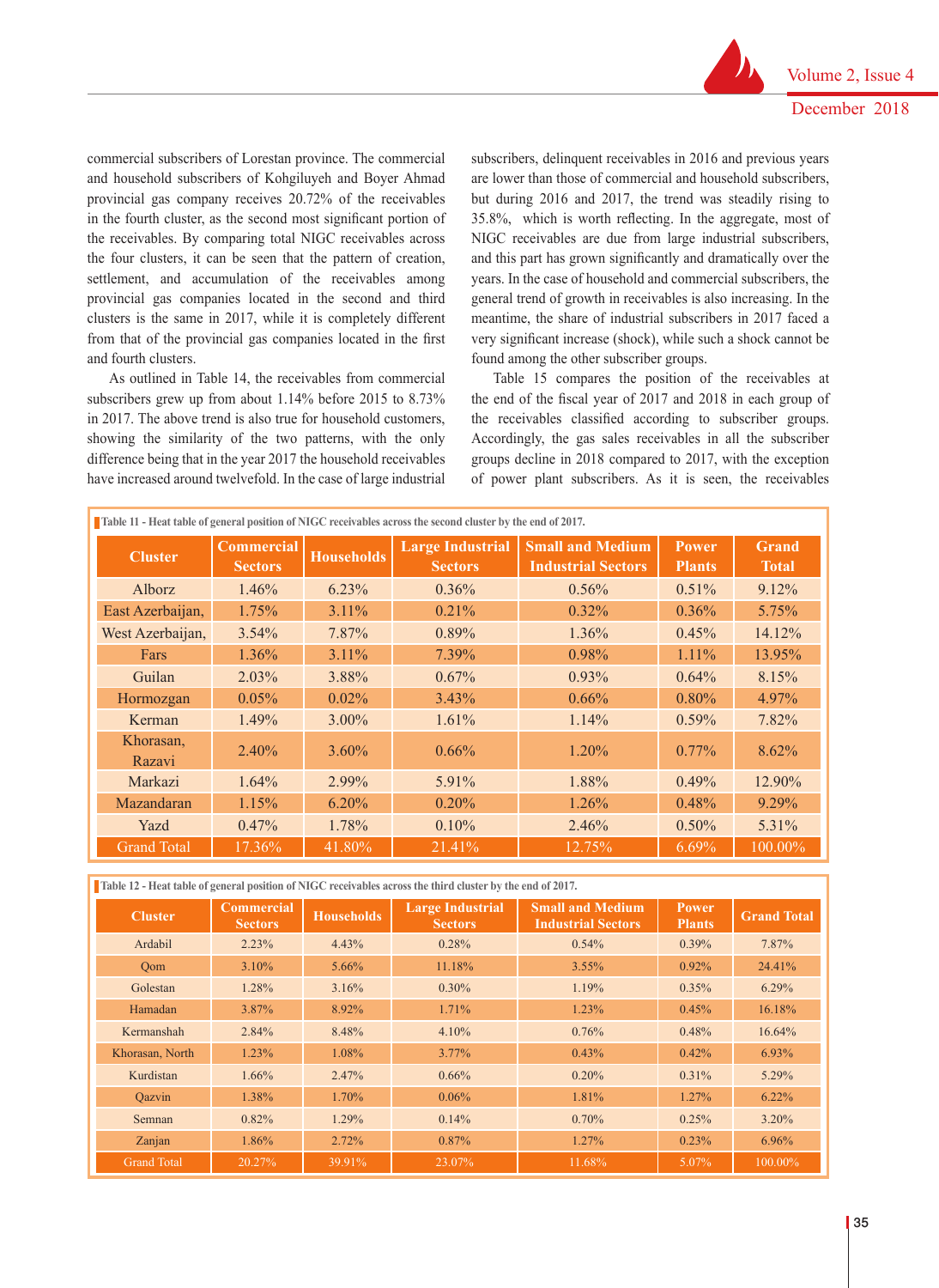from industrial subscribers (the large industries) experience a decrease of 38.79% in 2018 compared to the previous year, and the next highest reduction in the receivables from 2017 to 2018 is assigned to household (36.27%), small- and medium-sized industries (30.44%), and commercial (14.72%) subscribers respectively.

The calculation of the lost profit caused by the dishonor of the receivables is a quantitative statement of effective and efficient decisions regarding the collection of the receivables in NIGC. In addition, given the potential use of corrective methods and compulsory tricks as a part of the program in order to accelerate the liquidity of the receivables, the calculation of lost profits of NIGC can at least help NIGC to quantitatively determine and justify the amount of penalties (for instance, the penalty should be at least equal to the lost profits), or prevent the loss of profits by applying some incentive policies and granting discounts. Therefore, it is necessary to calculate the lost profits raising from the lack of timely receivables liquidation. To this end, considering the time value of money and the amount of receivables due from the subscribers of provincial gas companies, the lost profit (money opportunity cost) is estimated in accordance with Table 16. Thus, we extracted the corresponding risk-free interest rate from Iran Central Bank website in each year and multiplied it by the reciprocal amount of the differed receivables at the end of financial years. Considering the common banking interest rates, NIGC lost profit caused by the dishonor of the receivables from households, industrial sectors, commercial sectors, and power plants is estimated to be at least 15,713,715 million

Iranian Rials from 2015 to 2018. The significance of the profit value shows to what extent accelerating the collection of the receivables is important and necessary for NIGC and how the timely management and settlement of the receivables could be able to solve liquidity problems and provide financial resources required for the development of future plans of the company. This profit amount can also be considered by executives and policy makers because it quantitatively reflects the financial consequences of the dishonors of receivables for managers and policy-makers in financial terms. For example, at least the penalty for the delay in payment should be equal to the amount of the profit lost by such a delay.

In the previous sections, the status of NIGC receivables was analyzed in terms of subscriber groups and provincial gas companies, and the financial results of the increase in volume of the receivables and the delay in collecting receivables were calculated in terms of profit lost. The results indicate that use of appropriate methods to accelerate receivables liquidation have a significant effect on the liquidity needed by NIGC to develop upstream and downstream projects. Furthermore, the review of literature and theoretical concepts revealed that the use of incentive and punitive policies and methods to increase the speed of receivables collection as well as receivablebased financing methods have been allowed by the governing laws and regulations approved by the Energy Commission of the Parliament. Following the investigation of receivables management techniques, including incentive mechanisms and receivables financing mechanisms, a semi-structured interview was arranged with several managers (financial management

| Table 13 - Heat table of general position of NIGC receivables across the fourth cluster by the end of 2017. |                           |                       |                |                                                                       |                               |                              |
|-------------------------------------------------------------------------------------------------------------|---------------------------|-----------------------|----------------|-----------------------------------------------------------------------|-------------------------------|------------------------------|
| <b>Cluster</b>                                                                                              | <b>Commercial Sectors</b> | <b>Househ</b><br>olds | <b>Sectors</b> | <b>Large Industrial Small and Medium</b><br><b>Industrial Sectors</b> | <b>Power</b><br><b>Plants</b> | <b>Grand</b><br><b>Total</b> |
| Chahar Mahaal and Bakhtiari                                                                                 | $3.22\%$                  | 6.01%                 | 1.26%          | 0.87%                                                                 | $0.00\%$                      | 11.34%                       |
| <b>Ilam</b>                                                                                                 | 1.66%                     | $3.64\%$              | $3.50\%$       | 0.23%                                                                 | $0.00\%$                      | $9.03\%$                     |
| Khorasan, South                                                                                             | 1.66%                     | 1.80%                 | 0.54%          | 1.51%                                                                 | 1.40%                         | $6.90\%$                     |
| Kohgiluyeh and Boyer-Ahmad                                                                                  | 10.30%                    | 8.90%                 | 0.45%          | $1.07\%$                                                              | $0.00\%$                      | 20.72%                       |
| Lorestan                                                                                                    | 7.96%                     | 30.87%                | 7.69%          | 4.26%                                                                 | $0.07\%$                      | 50.86%                       |
| Sistan and Baluchestan                                                                                      | 0.05%                     | $0.12\%$              | $0.00\%$       | $0.00\%$                                                              | $0.97\%$                      | 1.15%                        |
| <b>Grand Total</b>                                                                                          | 24.85%                    | 51.34%                | 13.44%         | 7.93%                                                                 | $2.44\%$                      | 100.00%                      |

**Table 14 -Time trend of NIGC receivables at the end of 2017 for each subscriber group.** 

| Category                                   | <b>Before 2015</b> | 2015     | 2016     | 2017      | <b>Grand Total</b> |
|--------------------------------------------|--------------------|----------|----------|-----------|--------------------|
| <b>Commercial Sectors</b>                  | $1.14\%$           | $2.12\%$ | $3.23\%$ | 8.73%     | 15.22%             |
| Households                                 | $0.58\%$           | $1.25\%$ | 2.84%    | $25.01\%$ | 29.67%             |
| <b>Power Plants</b>                        | $0.00\%$           | $0.00\%$ | 3.25%    | 1.18%     | $4.43\%$           |
| <b>Large Industrial Sectors</b>            | $0.71\%$           | $1.23\%$ | $3.21\%$ | 35.80%    | 40.94%             |
| <b>Small and Medium Industrial Sectors</b> | $0.17\%$           | $0.29\%$ | 0.76%    | $8.52\%$  | $9.74\%$           |
| <b>Grand Total</b>                         | 2.59%              | 4.88%    | 13.29%   | 79.23%    | 100.00%            |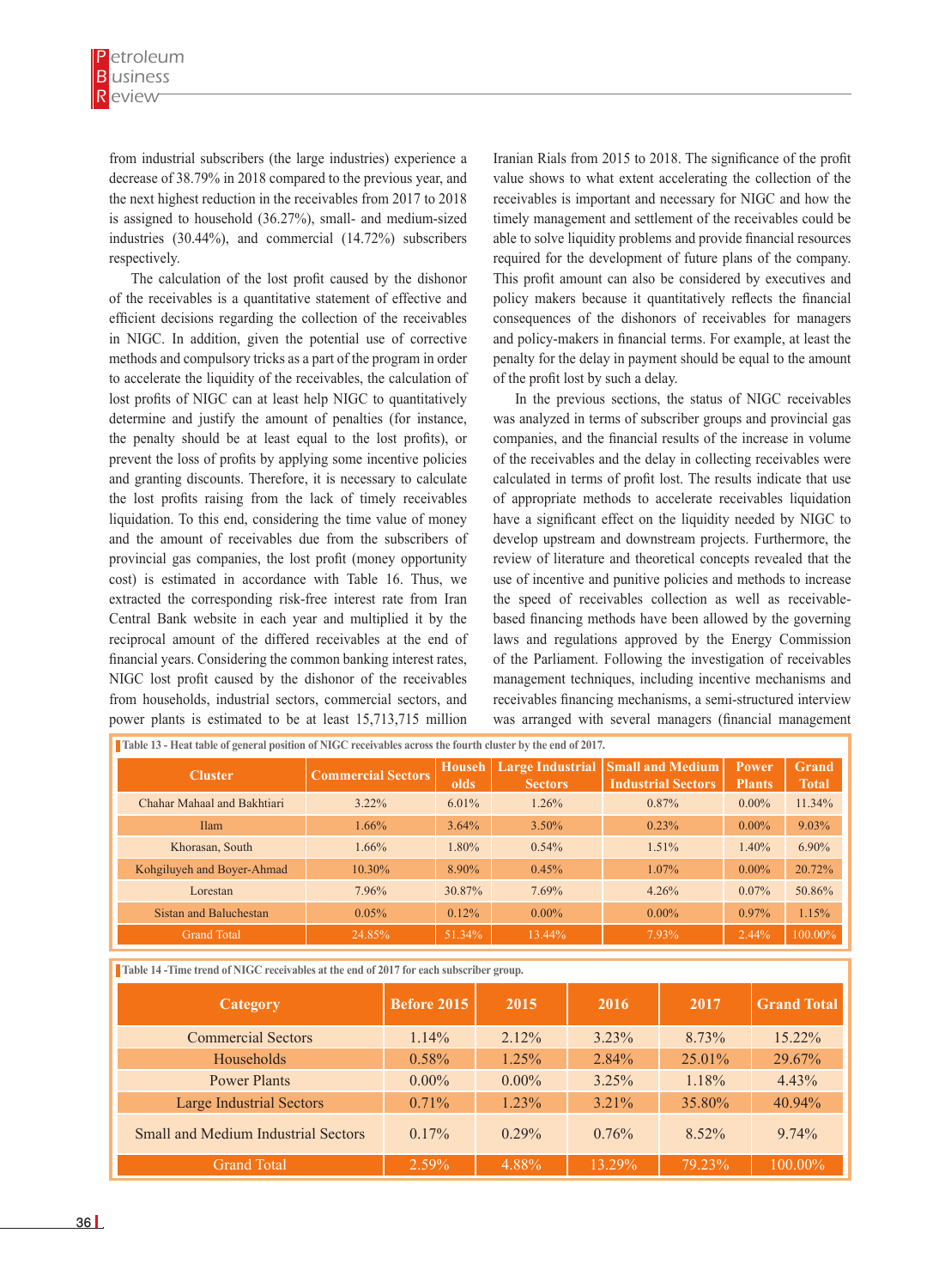department, department of management and consolidation planning, and the coordination management of gas supply affairs) of NIGC to customize the identified methods in accordance with the contingents of NIGC.

The energy sales system and tariffs are of particular complexity and are one of the most sophisticated models in Iran. Moreover, the sensitivity to subscribers is not the same in the income system of NIGC, and different classes of subscribers have different roles. Obviously, any proposed methods for the liquidation of receivables or receivable-based financing should also be different in proportion to the type of subscriber, patterns of consumption, and patterns of methods. In cases where there is a legal ban on the use of any of the proposed methods, the relevant directors at NIGC must inform energy policymakers (such as the company board of directors, the Ministry of Oil, and the Energy Commission of the Parliament) of the lost profits incurred due to the increased delay in collecting gas sales receivables in order to make necessary amendments to the laws and regulations. On the contrary, if the use of any of the proposed methods is not legally prohibited, the acceleration of the receivables collection process involves in-house policies made by the managing body, i.e. board of directors, of NIGC regarding the climatic pattern in gas pricing.

According to the results of the interviews with the managers of NIGC and with the experts in this field, the managers and planners of NIGC may use one or more of the following methods in order to accelerate the liquidation of current receivables (commercial and household subscribers) in the short and medium term:

1. IT-based methods: such as billing in the shortest possible time; examples are simultaneous billing with the meter readings to get faster access to funds and designing and using web-based systems, including the web or mobile applications for easier and faster access to bill information and ease of payment.

2. Incentive policies: such as granting a creditable reward to subscribers (household and commercial) who receive and pay their bills online through the system, which saves on billing costs in the current methods (the average cost of issuing bills and sending it for each subscriber is about 50,000 Iranian Rials), and giving incentives can be linked to the profit lost by dishonor

of receivables. Providing a good discount on payments in line with the rate of liquidity sleeping is another way to accelerate the liquidation of the receivables in household and commercial sectors.

3. Punitive policies: such as financial penalties for the delay in subscribers' payment, especially commercial customers; first, the authorized payout period should be equal to the average NIGC collection period, and, second, the financial penalty is at least equal to the time value of money (lost profits).

Due to the interconnection patterns of consumption and payment methods among the industrial sector and power plant subscribers, it is possible to propose methods to accelerate the liquidation of the receivables as follows. A part of the proposed methods in this area is the incentive and punitive tools provided for the household and commercial sectors. In addition, in power plants and large industries, the exchange agreement on the sale of the product (offsetting agreements) is also applicable. This is recommended for power plant subscribers, the products and goods of which can more easily be sold through NIGC negotiations with other companies at a national or international level. Given that such an operation by NIGC is directly in violation of its article of association, a third party will be liable for the collection of receivables on behalf of NIGC. Using this method involves long-term planning and negotiation with third parties, which should be included in the future programs of NIGC managers and policy-makers.

According to the findings of the interviews, the following are the applicable methods for the collection of the receivables from power plants and industrial sectors:

1. Use of debt discounting and factoring: Fortunately, in recent years, the legal and infrastructural framework for this issue has also been provided broadly, and the banking system is required to grant the necessary facilities for the activities of NIGC as one of the pillars of the country's economic development; in this context, banks can buy receivables from NIGC. The law on the debt discounting in the banking network also stipulates that with the implementation of the terms of this agreement in the national bank network, the liquidity problems of many production, service, and commercial enterprises such as NIGC are hopefully solved. Therefore, a contract to discount debt in

| Table 15 - Comparison of NIGC receivables between 2017 and 2018. |                                                              |                                                              |                   |                |  |  |
|------------------------------------------------------------------|--------------------------------------------------------------|--------------------------------------------------------------|-------------------|----------------|--|--|
| Category                                                         | <b>Sum of Receivables in 2017</b><br>(million Iranian Rials) | <b>Sum of Receivables in 2018</b><br>(million Iranian Rials) | <b>Difference</b> | Ranking        |  |  |
| <b>Commercial Sectors</b>                                        | 12,678,525.37                                                | 10,811,757.99                                                | $-14.72\%$        | $\overline{4}$ |  |  |
| Households                                                       | 24,716,186.50                                                | 15,750,628.59                                                | $-36.27%$         | $\overline{2}$ |  |  |
| <b>Large Industrial Sectors</b>                                  | 34, 101, 639. 21                                             | 20,873,406.08                                                | $-38.79\%$        |                |  |  |
| <b>Small and Medium Industrial Sectors</b>                       | 8,115,093.21                                                 | 5,644,653.46                                                 | $-30.44\%$        | 3              |  |  |
| <b>Power Plants</b>                                              | 3,690,803.75                                                 | 5,158,772.20                                                 | 39.77%            | 5              |  |  |
| <b>Grand Total</b>                                               | 83,302,248.04                                                | 58,239,218.33                                                | $-30.09\%$        |                |  |  |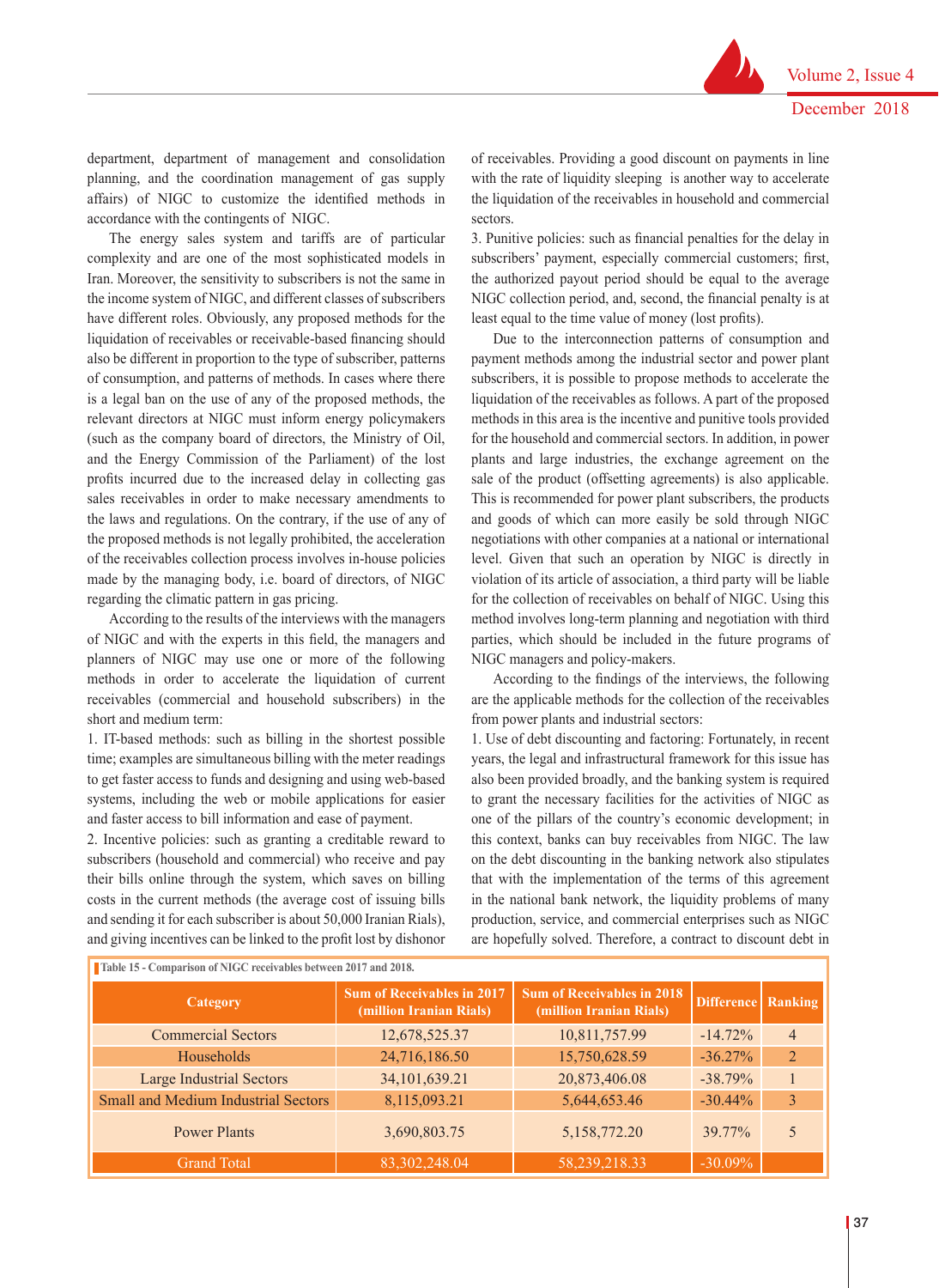the banking sector can be considered as one of the methods for the liquidation of NIGC receivables from power plants and industrial sectors. Debt discounting may also appear in the form of factoring. The factoring is often accompanied by short-term receivables with a maturity less than one year. Factoring is an outsourced financing method by which the seller, i.e. NIGC, contracts out accounts receivable from power plants and industrial subscribers in the form of a contract to an internal or international factor; as a result, the factor manages the collection process with or without NIGC guarantee. Since the factoring institutions have a high level of expertise and accountability in collecting receivables, they will consider the credit risk of debtors. If the underlying accounts receivable, namely, power plants and industrial subscribers, are large and credible companies, it would be useful for NIGC to finance based on the disposition of the receivables of power plants and industrial subscribers.

2. Issuance of debt discounting bonds in the capital market: Another solution proposed in order to provide the working capital and liquidity required by the provincial gas companies is

| Table 16 - Lost profits of NIGC caused by dishonor of the receivables |                                               |                                  |  |
|-----------------------------------------------------------------------|-----------------------------------------------|----------------------------------|--|
| Year ended at:                                                        | <b>Receivables</b><br>(Million Iranian Rials) | Lost profits until<br>March 2018 |  |
| March 2015                                                            | 2,394,316                                     | 2,570,538                        |  |
| March 2016                                                            | 7,452,326                                     | 5,425,293                        |  |
| March 2017                                                            | 8,466,548                                     | 3,725,281                        |  |
| March 2018                                                            | 39,926,028                                    | 3,992,603                        |  |
| <b>Grand Total</b>                                                    | 58,239,218                                    | 15,713,715                       |  |

using the capacity of NIGC. In the previous section, provincial gas companies were explained, and it was observed that the amount of receivables is significant in four sectors of power plants, industries, households, and commercial subscribers in provincial gas companies. This amount is itself a potential capacity for a company, which has not been ignored by the Islamic finance instrument designers. Considering the theoretical foundations of determining the level of credit, receivables aging schedules, and the determination of the liquidation of receivables, a part of NIGC receivables during the studied years (especially 2018) can be used as a basis for the issuance of debt discount bonds. Regarding the significant volume of the receivables of the company, if only 10% of the company receivables is of an acceptable credit rate for issuing bonds, as an initial estimate and the first package of bonds, an amount of 7630 billion Iranian Rials will be provided through these bonds, which will be used in both NIGC working capital and banking loan repayments.

In order to summarize the methods suggested for accelerating the liquidation of receivables based on the patterns and methods of payment for households, commercial sector, industries, and power plants, we can provide a matrix, as described in Figure 1, in which the optimal methods for the liquidation of NIGC receivables are summarized in terms of time and volume.

As displayed in this matrix, the volume and maturity of receivables can be considered as two appropriate measures for assessing and analyzing receivables and proposing optimal methods for liquidation or using the capacity for financing. In general, the bottom half of the matrix in Figure 1 contains appropriate mechanisms for accelerating the rate

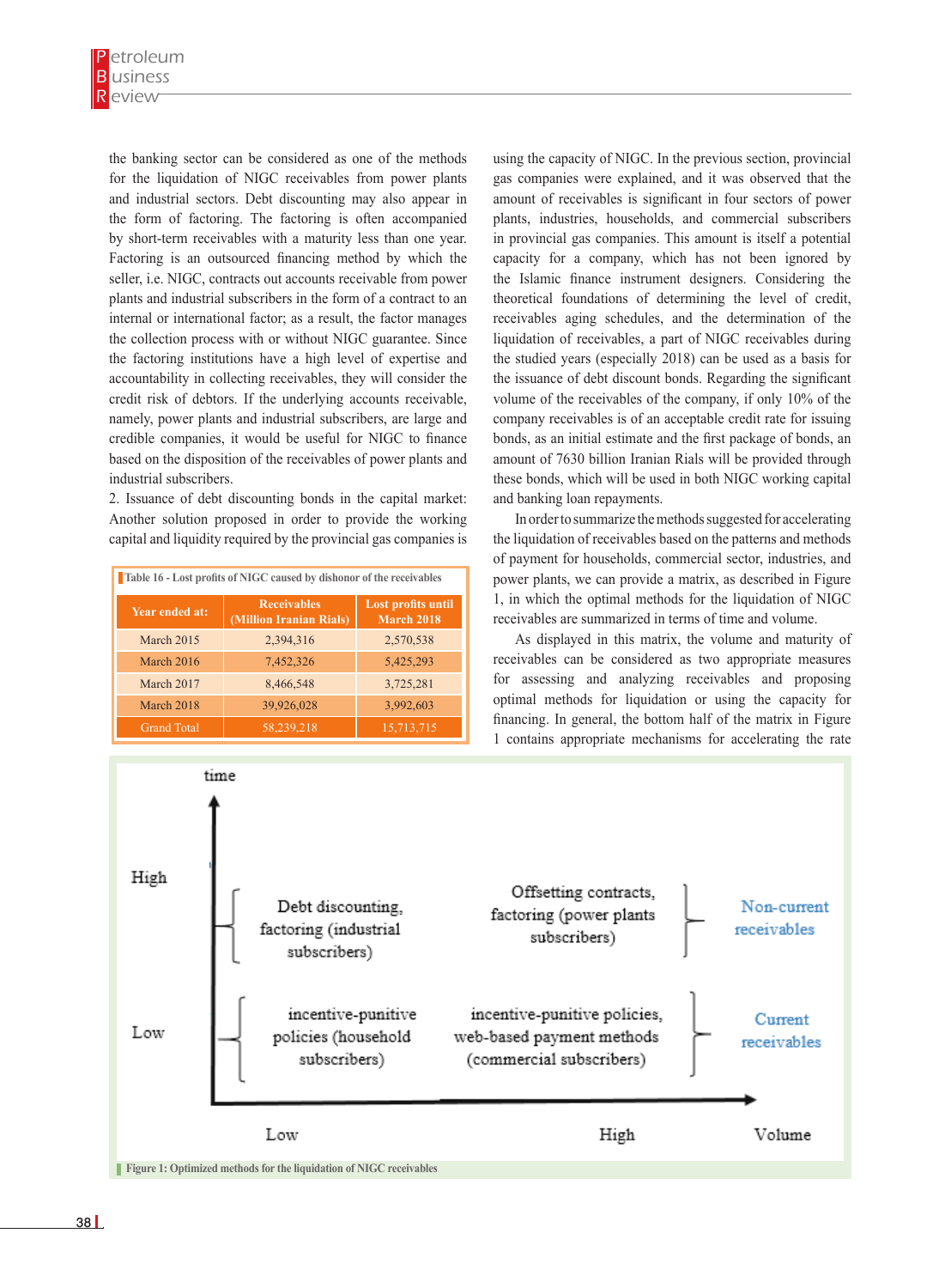Volume 2, Issue 4 December 2018

of the liquidation of receivables, which is mainly related to the company's current accounts. More precisely, this section can be linked to the liquidation guidelines for receivables in the commercial and household sectors. The upper half of the matrix also indicates the potential use of NIGC receivables for financing processes. This section can also be related to the results of how to apply receivables as a collateral to financing (provision of working capital) in the industrial sectors and power plants. The common characteristics of the receivables from power plants and industrial subscribers is being overwhelmingly time consuming, which makes the use of financing techniques suitable for this group of receivables. As illustrated, the most expeditious method of accelerating the liquidation of the receivables of groups with low maturity and a small volume (households) is to use incentive-punitive policies as the main focused point of the current study. For long-term and high-volume receivables (such as power plants) factoring and offsetting contracts are recommended the discussion of which is out of the scope of the current paper. Using any of the above methods is not recommended in absolute terms, and it is better to adapt a combination of methods regarding the conditions and requirements of NIGC; for example, considering financial penalties for the delays of power plants will increase the effectiveness of collection process.

#### **5. Conclusions & Remarks**

The main objective of this study is to propose incentive mechanisms for the collection of receivables in accordance with the requirements of NIGC to meet a part of its financial needs. To this end, first, NIGC receivables are analyzed in four clusters of provincial gas companies which are classified according to average gas sales during 2012 to 2018. The maximum amount of receivables belongs to the first cluster (the highest ratio of receivables to sales). Also, the analysis of NIGC receivables reveals that a significant portion of the claims belongs to industrial subscribers (mainly refineries and petrochemicals). Following industrial subscribers, household sectors, commercial subscribers, and power plants account for the largest share of receivables; a reasonable relationship between gas sales and deferred receivables is also seen. We clustered provincial gas companies based on average natural gas sales. The analysis of the data show a sharp increase in receivables from commercial, industrial, and household subscribers with some modifications. In the power plant sector, the status of receivables is slightly different, and, after a significant decline in 2017, it experienced a slight increase in 2018. Then, we organized a semi-structured interview with several managers of NIGC to customize the liquidation methods in accordance with the contingents of NIGC. Based on the interview results, NIGC should employ IT-based

methods, incentive policies, and deterrent (punitive) strategies to accelerate the liquidation of receivables in household and commercial sectors. According to the empirical findings, the behavior of industrial subscribers and power plants are different from that of household and commercial sectors, and the main methods used for industrial sectors and power plants are receivable-based financing arrangements such as debt discounting, factoring, as well as offset contracting. In the present proceeding of NIGC, the allocation of funds to provincial gas companies is tied to the ability of the companies to collect receivables. It seems that as long as appropriate methods (whether incentive or punitive) are not used for the collection of the receivables, continuing the current procedure will exert double pressure on the management of provincial gas companies. In this regard, given that the financial department of provincial gas companies and NIGC discloses financial information only at the end of the financial period and do not feel obliged to prepare interim reports, this information gap must be filled. Therefore, the following liquidation methods are recommended to NIGC governing bodies:

• Analyzing the receivables patterns and the consumption behavior of subscribers in shorter periods (monthly), using policies such receivables dashboards.

• Designation and development of accounts receivable module in current information systems (use of business intelligence system) to accelerate the planning and formulation of appropriate receivables and to extract the methods and patterns of consumption and payments.

• Setting up a web-based system to integrate current systems, which analyze receivables transactions. Having a specific receiver in the parent company, designing receivables management analysis system, increasing the level of information disclosure in management reports, and quantifying the consequences of each of the motivational approaches are other methods to accelerate the collection of receivables.

• Billing subscribers at the time of the meter reading, using smart meters, employing web-based platforms (such as mobile and web apps), issuing electronic bills, and providing the necessary infrastructure in this area.

• Using incentive methods to encourage well-off subscribers, as well as imposing fines on commercial, household, and industrial subscribers for delays in payments at the time of entering into contracts,

Finally, top managers and executives, consolidation departments, credit department, legal affairs and contract departments, and other bodies responsible at NIGC should accelerate and facilitate the liquidation of receivables through using methods such as factoring, debt discounting, offsetting, etc., should obtain the necessary permissions from relevant authorities in this field, and should negotiate with companies which are involved in factoring operations at the national